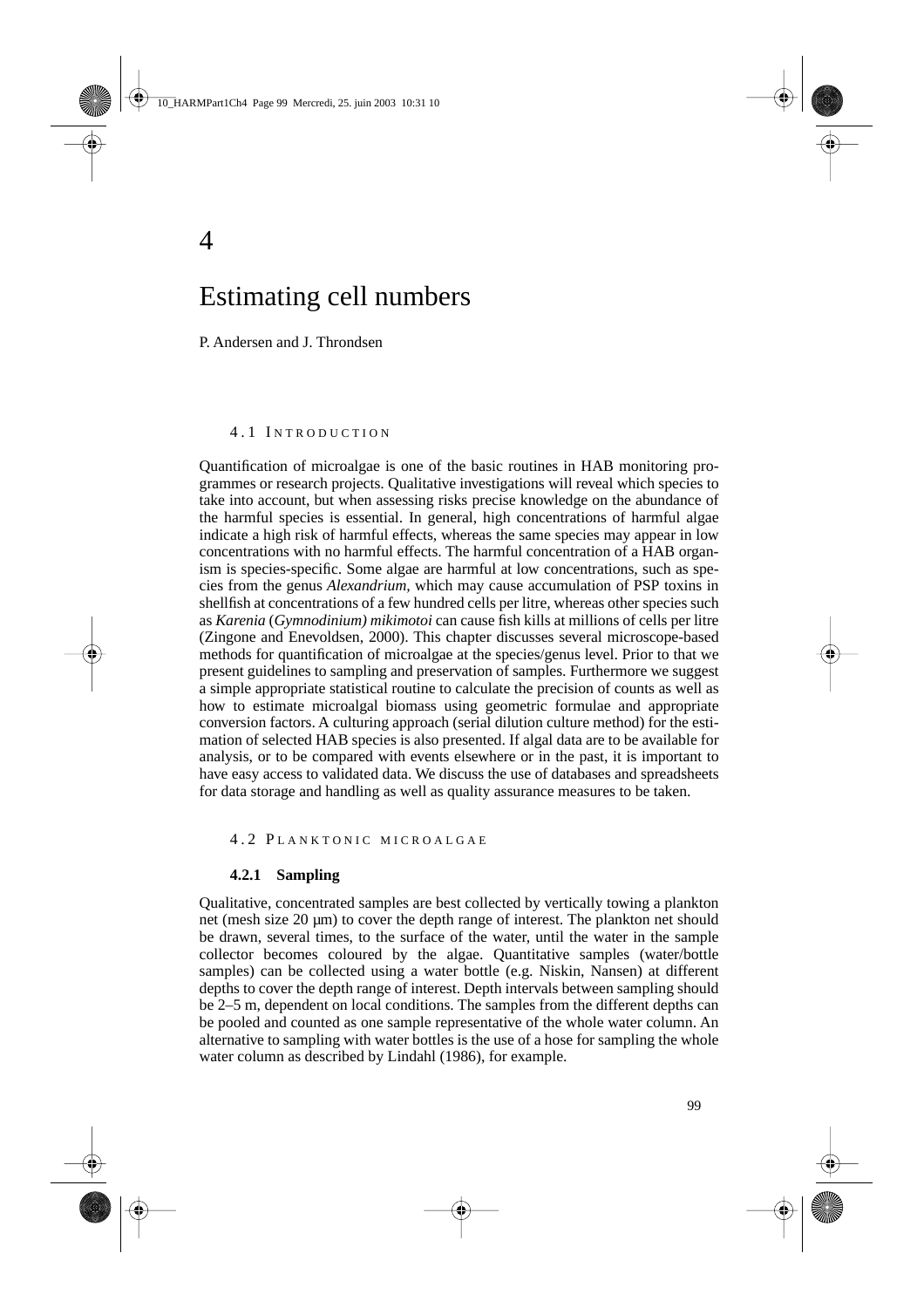## 4.3 F IXATION

Immediately after collection the samples must be preserved for later analysis in the laboratory. Microalgal samples should be preserved using either neutral or acidic Lugol's solution (Table 4.1), which produces good preparations for light microscopy and is of low toxicity to humans. If the brownish coloration of the algae, caused by Lugol's imposes a problem in taxonomic investigations, the coloration can be removed by oxidizing the Lugol's using a few drops of a solution of sodium thiosulfate per ml (3 g Na<sub>2</sub>S<sub>2</sub>O<sub>3</sub> for 100 ml of water) of sample (Pomeroy, 1984). Fixation of samples using Lugol's increases the settling velocity of microalgae compared with samples fixed in formaldehyde (Table 4.2).

| Acidic                 | <b>Alkaline</b>        | <b>Neutral</b>                                                                                           |
|------------------------|------------------------|----------------------------------------------------------------------------------------------------------|
| 20 g potassium iodide  | 20 g potassium iodide  | 20 g potassium iodide                                                                                    |
| $10 \text{ g L}$       | $10 \text{ g L}$       | $10 \text{ g L}$                                                                                         |
| 200 ml distilled water | 200 ml distilled water | 200 ml distilled water                                                                                   |
| 20 g acetic acid       | 50 g sodium acetate    |                                                                                                          |
|                        |                        | <i>Note:</i> Add approximately 0.5–1.0 ml Lugol's/100 ml sample – the fixed sample must be brownish (the |

TABLE 4.1 Recipes for Lugol's solution (acidic, alkaline or neutral)

| TABLE 4.2 Recipes for formaldehyde fixatives |  |  |  |  |
|----------------------------------------------|--|--|--|--|
|----------------------------------------------|--|--|--|--|

colour of brandy).

| Neutralized formaldehyde <sup>a</sup>                            | Formaldehyde (non-neutralized) $\mathfrak{b}$ |
|------------------------------------------------------------------|-----------------------------------------------|
| 500 ml 40% formaldehyde                                          | 100 ml 40% formaldehyde                       |
| 500 ml distilled water                                           | 700 ml filtered seawater                      |
| 100 g hexamethylenetetramine                                     |                                               |
| <i>Note:</i> pH 7.3 to 7.9<br>Filter after one week              |                                               |
| Sources:<br>a. Edler (1979).<br>b. Andersen and Sørensen (1986). |                                               |

Neutralized formaldehyde should be used with care in a fume hood, because of its toxicity (potential carcinogen), and its potential to develop allergic reactions in humans. Edler (1979) recommends the use of a 20% formaldehyde working solution and a final concentration of 5% or more. Andersen and Sørensen (1986) used a working solution of 5% and a final concentration of 1.5% (Table 4.2). Use of fresh formaldehyde that is less than six months old is recommended, especially if nonneutralized because this fixative becomes acidic over time.

## 4.4 STORAGE/MAINTENANCE OF FIXED SAMPLES

Keep the fixed samples in glass bottles in the dark to prevent the Lugol's from being degraded by oxygen and light. Check fixation each month and add new Lugol's to the samples if they turn 'clear' (non-brownish). Properly fixed samples can last for years.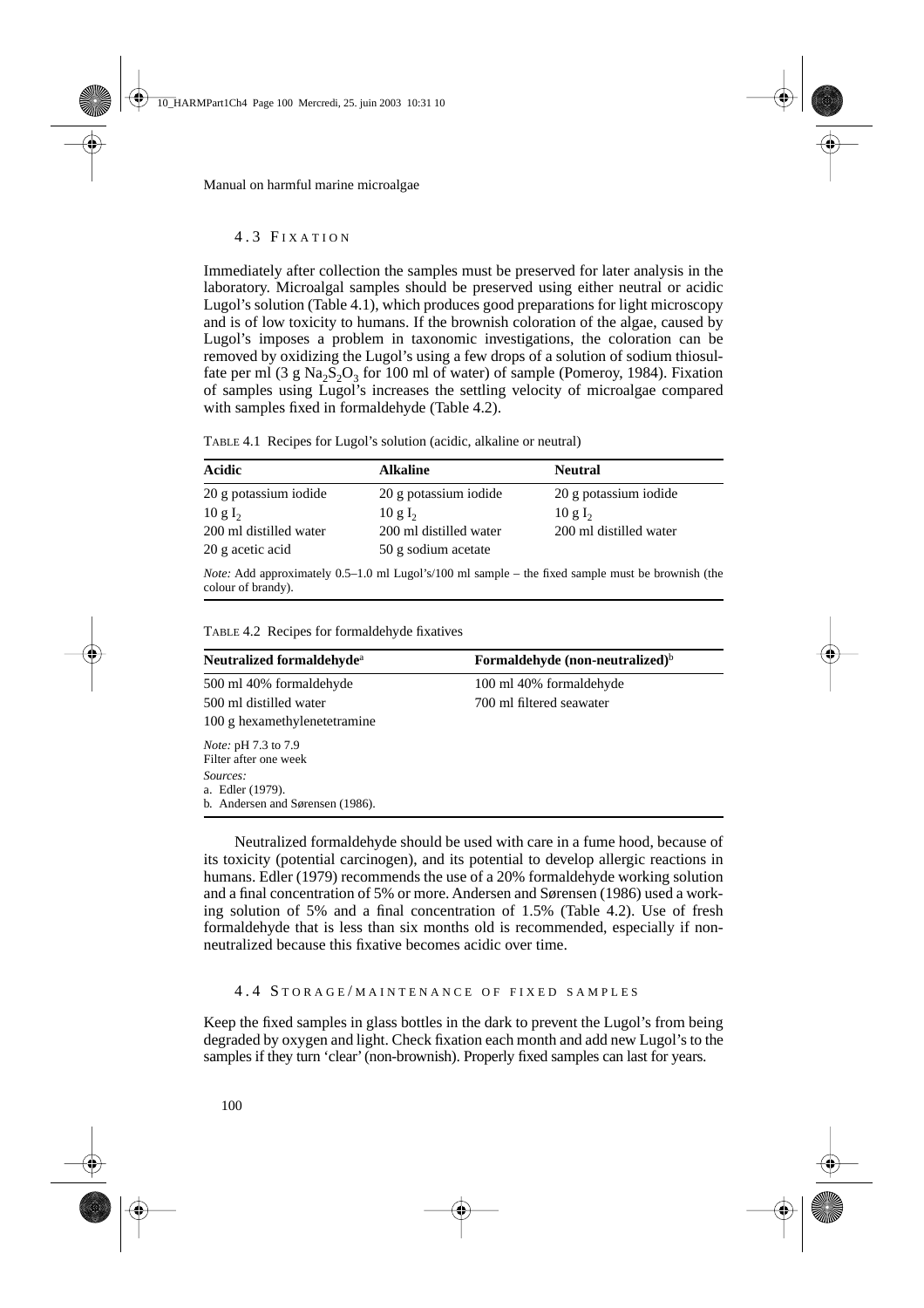## 4.5 HANDLING OF SAMPLES

## **4.5.1 Concentration/dilution of samples**

Prior to quantitative analysis it may be useful to either concentrate or dilute the samples to obtain concentrations that can be handled using available techniques. Samples can be concentrated by a factor of 10 to 100 by settling of the cells in a measuring cylinder. Alternatively, cells can be concentrated by gentle filtration using, for example, a plankton net (mesh size  $10 \mu m$  or  $20 \mu m$ ) or a GFC filter with a vacuum pump. Furthermore, microalgae can also be concentrated using the gentle 'inverted filtration method' described in Sieburth (1979). Note that cells can be lost during the concentration procedure. In most cases it is preferable that algal samples are fixed before concentration. If the microalgae are too concentrated the samples can be diluted with filtered seawater.

## **4.5.2 Setting up samples for quantification**

Samples must be adapted to room temperature to reduce the risk of air-bubble formation in counting cells/chambers. To make sure that the algae are evenly distributed in the sample, turn the bottle upside down some 100 times before subsamples are extracted from the bottle. In the case of counting colonial species such as the cyanobacterium *Microcystis*, the colonies can be fragmented into single cells using sonication for 15–60 s at 20–40 kHz before counting (Cronberg, 1980).

## 4.6 C OUNTING TECHNIQUES

Prior to quantitative analysis of harmful algae, qualitative analysis of concentrated plankton is a must to establish which species could be misinterpreted during quantification. The magnification used when counting the different species must be adapted to the size of the species of interest (Table 4.3). Normal light microscopy is useful in general. Phase-contrast light microscopy may be useful in the case of species with delicate structures such as spines, scales, flagella and lorica.

TABLE 4.3 Recommended microscope working magnifications for counting different-size classes of microalgae

| <b>Class</b>                      | <b>Magnification</b> |
|-----------------------------------|----------------------|
| $0.2-2.0 \mu m$ (picoplankton)    | $1.000\times$        |
| $2.0 - 20.0 \mu m$ (nanoplankton) | $100 - 400 \times$   |
| $>20.0 \mu m$ (microplankton)     | $100\times$          |
| Source: HELCOM (2000).            |                      |

## **4.6.1 Choice of method**

Microalgae can be quantified by a range of different methods based on compound microscopy, inverted microscopy or epifluorescence microscopy (Table 4.4).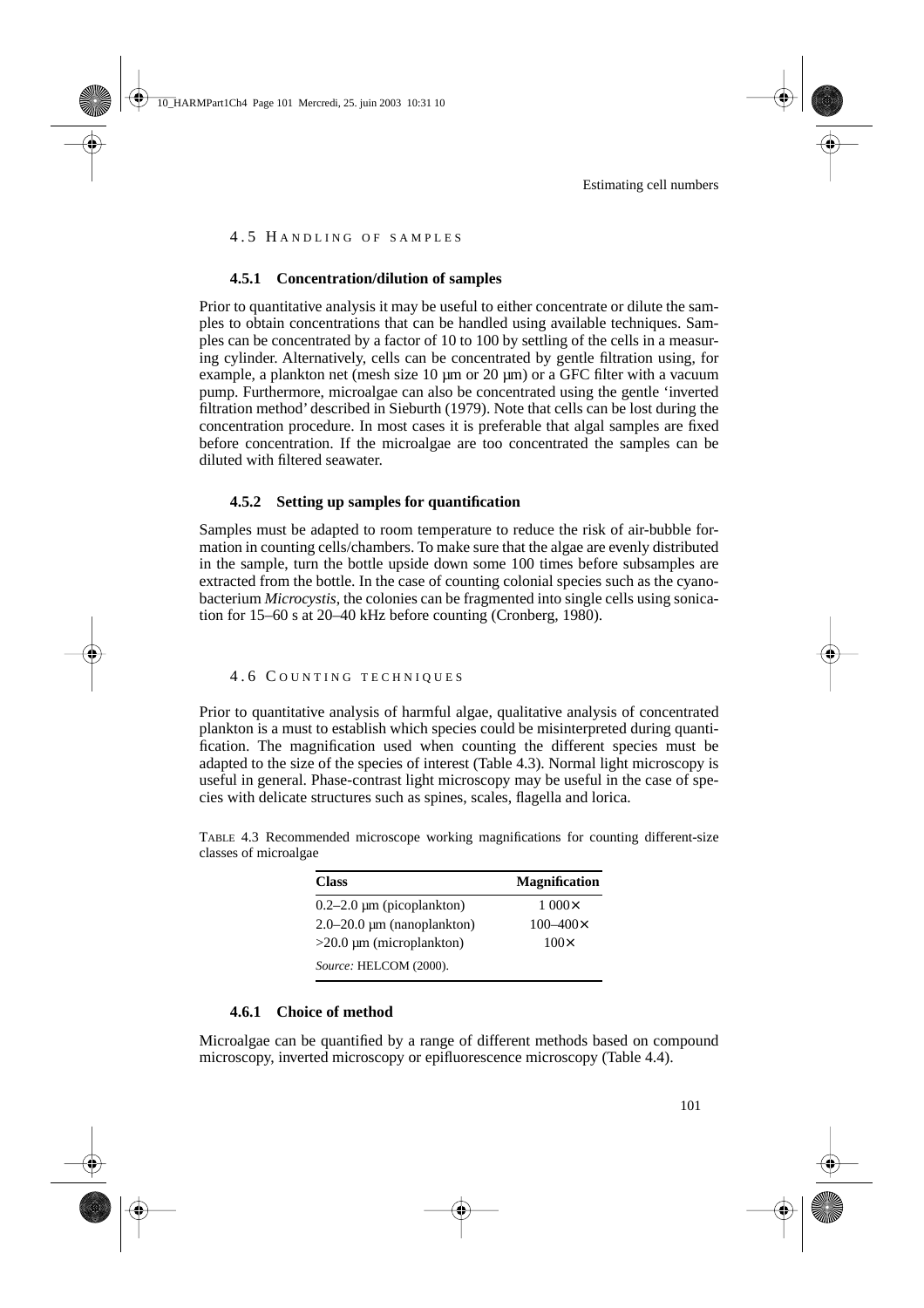| <b>Methods for quantification</b><br>of microalgae                                                               | Volume<br>(ml) | 'Sensitivity'<br>$(cells l-1)$ | <b>Preparation time</b> |
|------------------------------------------------------------------------------------------------------------------|----------------|--------------------------------|-------------------------|
| Compound microscopy                                                                                              |                |                                |                         |
| Drops on slide                                                                                                   | 0.02           | 50 000-100 000                 | 1 min                   |
| Sedgewick-Rafter cell (counting cell)                                                                            | 1              | 1 000                          | $15 \text{ min}$        |
| Palmer-Maloney cell (counting cell)                                                                              | 0.1            | 10 000                         | $15 \text{ min}$        |
| Inverted microscopy<br>Utermöhl (sedimentation chamber)                                                          | $2 - 50$       | $20 - 500$                     | $2-24$ hours            |
| Epifluorescence microscopy<br>Counting on filters<br>(fluorochrome: Calco Fluor, DAPI,<br>Acridine Orange, etc.) | $1 - 100$      | $10 - 1000$                    | $15 \text{ min}$        |
| <i>Source:</i> Andersen (1995).                                                                                  |                |                                |                         |

TABLE 4.4 Summary of methods for quantification of harmful microalgae

#### **4.6.2 Compound microscopy**

A simple method of quickly estimating the concentration of microalgae is to use the 'drop on slide' method. One drop of seawater is approximately 20 µl or 0.02 ml. The drop is placed on a slide, mounted with a cover slip and counted at appropriate magnification to observe the species of interest. If you find one cell in the drop this is equal to approximately 50 cells  $ml^{-1} = 50,000$  cells  $l^{-1}$ , see Table 4.4. This method is only useful to screen for algae in high concentrations.

With concentrations of harmful algae  $>10^4$  cells  $l<sup>-1</sup>$  counting using a compound microscope and a counting cell is simple and fast (Table 4.4). If, on the other hand, the cell concentration is  $\langle 10^2 - 10^4 \text{ cells } l^{-1} \rangle$ , the cells must be concentrated before counting. This is a time-consuming procedure. In this case counting using either inverted microscopy or epifluorescence microscopy is preferable (see below).

Counting cells are available in several different volumes (Fig. 4.1). A wellknown type is the Sedgewick-Rafter cell, with a volume of 1 ml. The bottom plate of the Sedgewick-Rafter cell is divided into 1,000 squares, each representing 1/1,000 of the volume of the cell. Other types of counting cell hold different volumes (Table 4.4). You can make your own counting cells using a slide mounted with a 'frame' on top. The exact volume of the home-made counting cell may be estimated as the difference in weight between the empty counting cell (including the cover slip) and the filled counting cell (including the cover slip) carefully dried on the outside of the chamber using a tissue to remove excess water.

Using a counting cell you can choose either to count the microalgae in the entire bottom of the chamber or only a fraction of the entire bottom. Knowing the fraction of the entire bottom counted and the number of microalgae encountered, the total number of microalgae in the counting cell can be calculated. Remember to incorporate the dilution/concentration factor of the sample when calculating the concentration of the microalgae (cells  $l^{-1}$ ).

## **4.6.3 Inverted microscopy**

Quantification of harmful algae using inverted microscopy and sedimentation chambers according to Utermöhl (1958) is useful for counting algae in rather low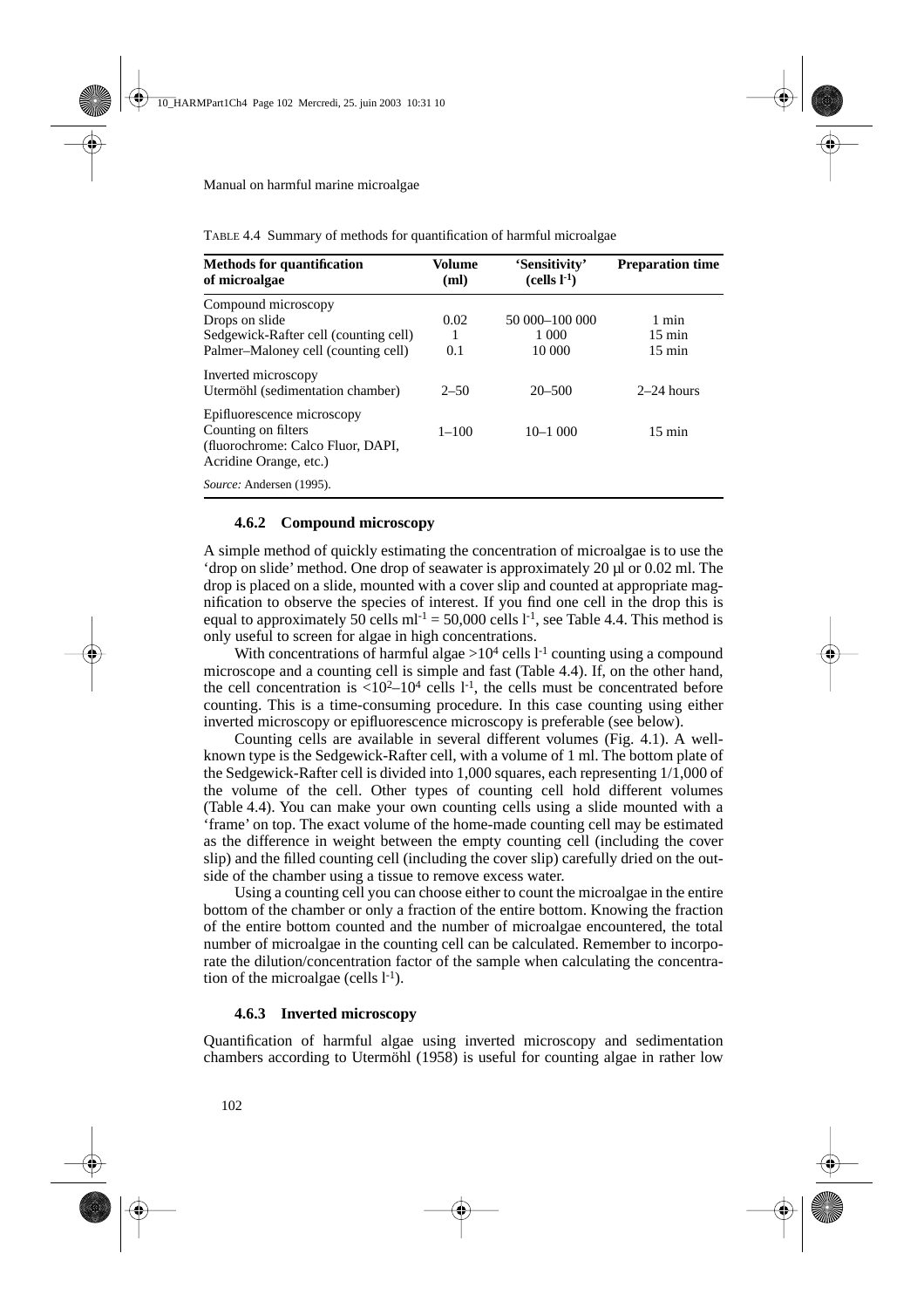

*Source:* Throndsen (1995).

concentrations  $(<10^2-10^4 \text{ cells } 1^{-1})$  (Sournia, 1978). If concentrations are higher the samples can be diluted using filtered seawater before counting. Equipped with suitable slide holders, an inverted microscope is also excellent for qualitative examination of normal slide preparations or quantitative analysis using counting cells. Sedimentation chambers are available from different companies in a range of volumes from 2.5–50 ml. In order to keep the sedimentation chambers tight, the bottom of the 50 ml settling cylinder may be greased with a thin layer of Vaseline before it is mounted on the plate chamber. Likewise, the top of the settling cylinder may be greased to keep the cover slip in place and to keep the settling cylinder properly sealed and airtight. During filling and sedimentation, the sedimentation chambers should be placed on a horizontal surface to promote a random distribution of the microalgae settling out. Furthermore, it is very important that the supporting surface is vibration-free, as vibration can cause cells to accumulate in ridges (HELCOM, 2000).

Settling of cells in the sedimentation chamber lasts from a few hours to several days depending on the sample volume (the height of the chamber), the fixative used and the linear dimension of cells. In general, small cells have much longer sedimentation times than large cells. As a rule large cells  $(L > 10 \,\mu m)$  must be allowed to settle for at least 12 hours before counting, while smaller cells must be allowed to settle for approximately 24 hours before counting (Table 4.5). Sedimented samples not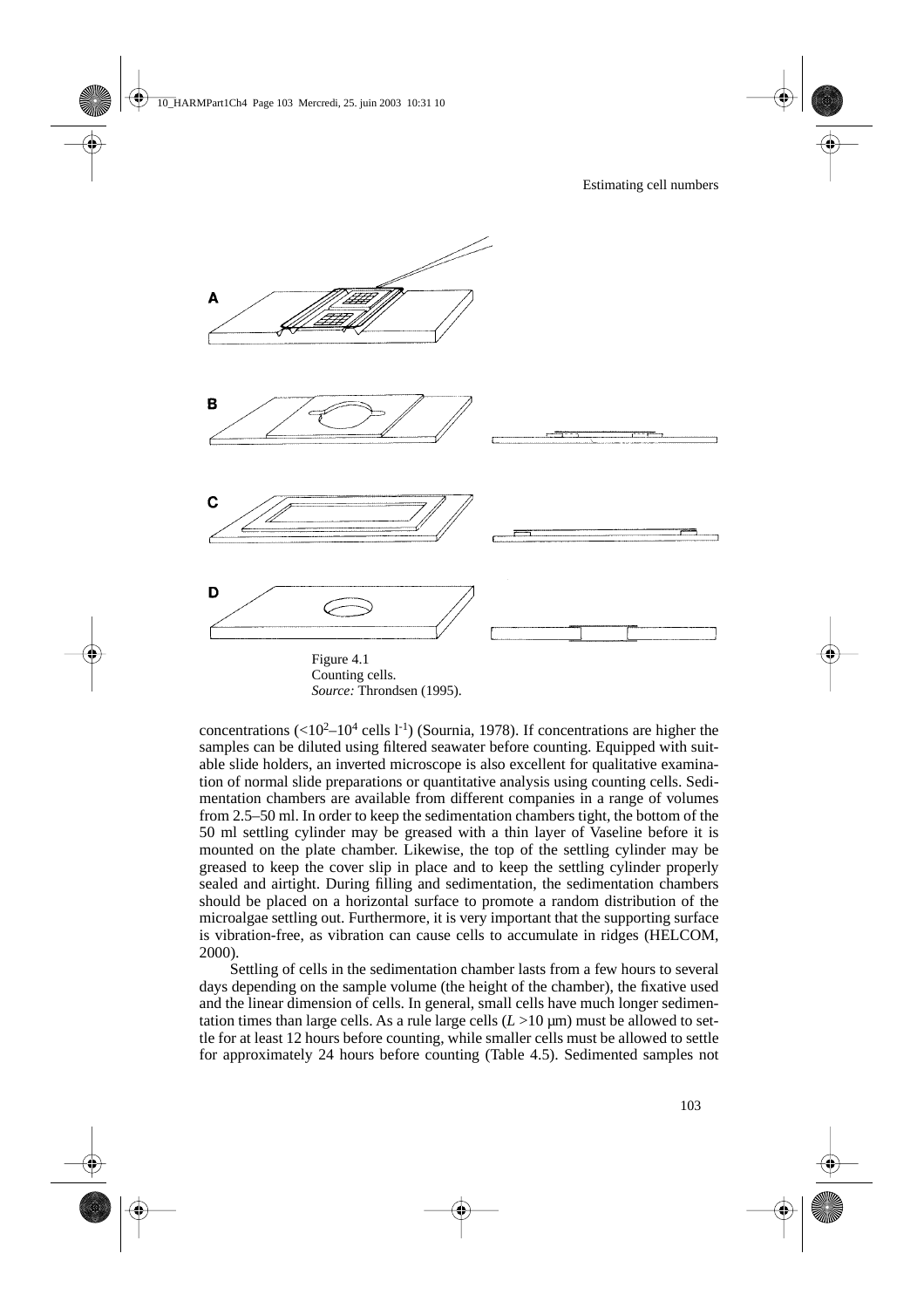counted within a week should be discarded. Sedimentation chambers of 100 ml should be used with caution as convection currents have been reported to interfere with sedimentation of the microalgae in chambers taller than five times their diameter (Nauwerck, 1963; Hasle, 1978).

| Volume of                                 | Approx. height of             | Sedimentation time (h) |                        |  |  |
|-------------------------------------------|-------------------------------|------------------------|------------------------|--|--|
| sedimentation<br>chamber (ml)             | sedimentation<br>chamber (cm) | Lugol's (acidic)       | Formaldehyde (neutral) |  |  |
|                                           |                               |                        | 12                     |  |  |
| 10                                        |                               |                        | 24                     |  |  |
| 50                                        | 10                            | 24                     | 48                     |  |  |
| <i>Source:</i> adapted from Edler (1979). |                               |                        |                        |  |  |

TABLE 4.5 Minimum sedimentation times for Lugol's fixed samples

The bottom of the sedimentation chamber is scanned at different magnifications and a preliminary species list is produced. If the distribution of microalgae on the bottom of the chamber is visually non-random, one-sided or in ridges due to factors such as vibration, the sedimentation chamber should be discarded. According to the size of the different species as well as the abundance of the species, a strategy for counting each of the species of interest is set up, including

- choice of magnification;
- the total bottom of the chamber or subsampling units (half the bottom, diagonal counting, counting grids, etc.) (Fig. 4.2);
- approximate number of subsamplings.



Figure 4.2 Counting strategies using sedimentation chambers. A, counting the entire bottom; B, counting diagonals; C, counting grids (the grid is mounted in one of the eyepieces). *Source:* adapted from HELCOM (2000).

The goal of the counting strategy is to obtain a count of 50 to 100 cells of species of interest to assure a proper estimate of the concentration of each. Counting statistics are discussed below. If possible, the individual number of cells in colonial species should be counted. In the case of filamentous species without clearly differentiated cells, such as the genus *Nodularia* or *Trichodesmium*, the number of filaments is counted. In many cases the cells will not be randomly distributed on the bottom of the sedimentation chamber. The larger species often tend to accumulate at the edge of the chamber and the smaller species in the central part (Olrik *et al*.,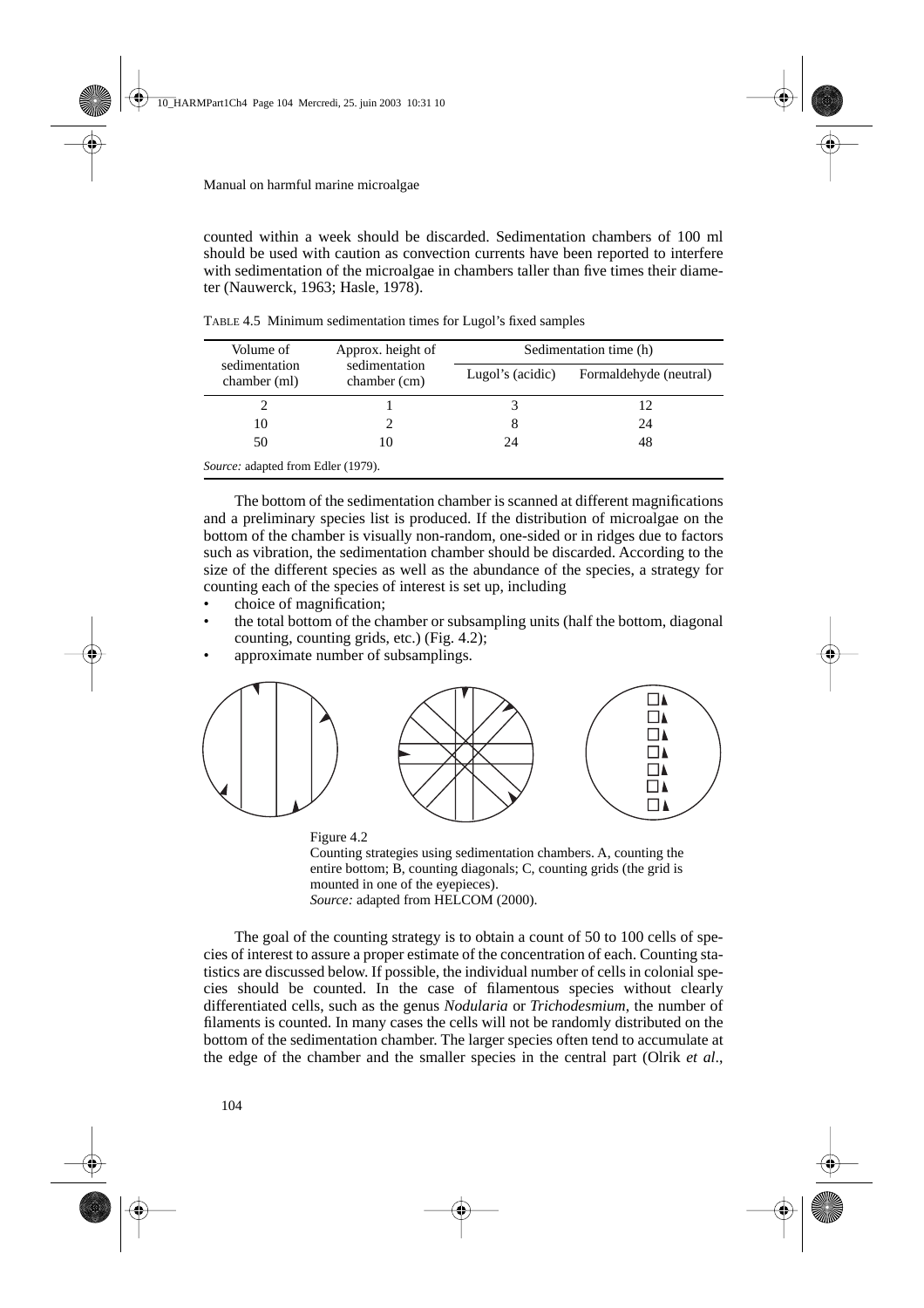1998). Regardless of the counting strategy, it is important to compensate for nonrandom distribution either by counting diagonals, grids along a diagonal, or the entire bottom of the sedimentation chamber. When counting cells in a diagonal or within a grid you have to make a rule as to which cells are inside/outside the counting area. A simple rule could be that all cells inside or touching the left side of the diagonal are counted while cells outside or touching the right side of the diagonal are omitted from the count.

To calculate the concentration (cells  $l^{-1}$ ) of the different species in the counting chamber you need to know

 $V =$  volume of chamber (ml);  $B<sub>a</sub>$  = area of bottom of chamber (mm<sup>2</sup>);  $B<sub>c</sub>$  = area of part of bottom counted (mm<sup>2</sup>);  $N =$  number of cells scored for species of interest; conversion factor  $(CF) = B_a/B_c$ . The concentration  $C$  of species (cells ml<sup>-1</sup>) is then  $C = N \times (B_a/B_c)/V$ .

It is not possible to obtain general conversion factors to be used for all combinations of microscopes, counting magnifications and counting/sedimentation chambers when calculating concentrations from counts such as those done by diagonal counting. This is because the conversion factors are dependent on the magnification used as well as the type of sedimentation chamber. The conversion factors are to be calculated for each microscope and each subsampling area for each magnification, as well as for each type of sedimentation chamber (Table 4.6). Note that the dimensions of commercial chambers vary. It may be necessary to label and calibrate each chamber separately.

## **4.6.4 Quantitative epifluorescence microscopy**

The basic principles of quantitative epifluorescence microscopy are concentration and staining of cells on membrane filters (Fig. 4.3), followed by quantification of cells using an epifluorescence microscope (Fig. 4.4). The method is useful for counting algae in low concentrations  $(<10^2-10^4$  cells l<sup>-1</sup>). If concentrations are high the samples can be diluted using filtered seawater. For thecate dinoflagellates the fluorochrome Calco Fluor White MR2, a specific stain for cellulose, is excellent (Lawrence and Triemer, 1985; Andersen and Kristensen, 1995). For quantification of harmful algae in general, other stains such as Acridine Orange (Andersen and Sørensen, 1986) or DAPI (Porter and Feig, 1980) can be very useful. A great advantage of this methodology is that large volumes (50–100 ml) can be prepared for quantification in a few minutes, and that specific stains, such as Calco Fluor White, allow for counting thecate dinoflagellates in low concentrations in situations where the overall cell concentration and/or the concentration of detritus is very high, because only the thecate dinoflagellates will 'light up' in the preparation.

A normal compound microscope can be transformed into an epifluorescence microscope if it is equipped with a halogen lamp/mercury burner and suitable filter sets for the stains used, see below.

Follow the procedure described in Sections 4.5 and 4.6. For quantitative epifluorescence microscopy the sample does not need to be adapted to room temperature because the formation of air bubbles is not a problem when preparations are made on filters.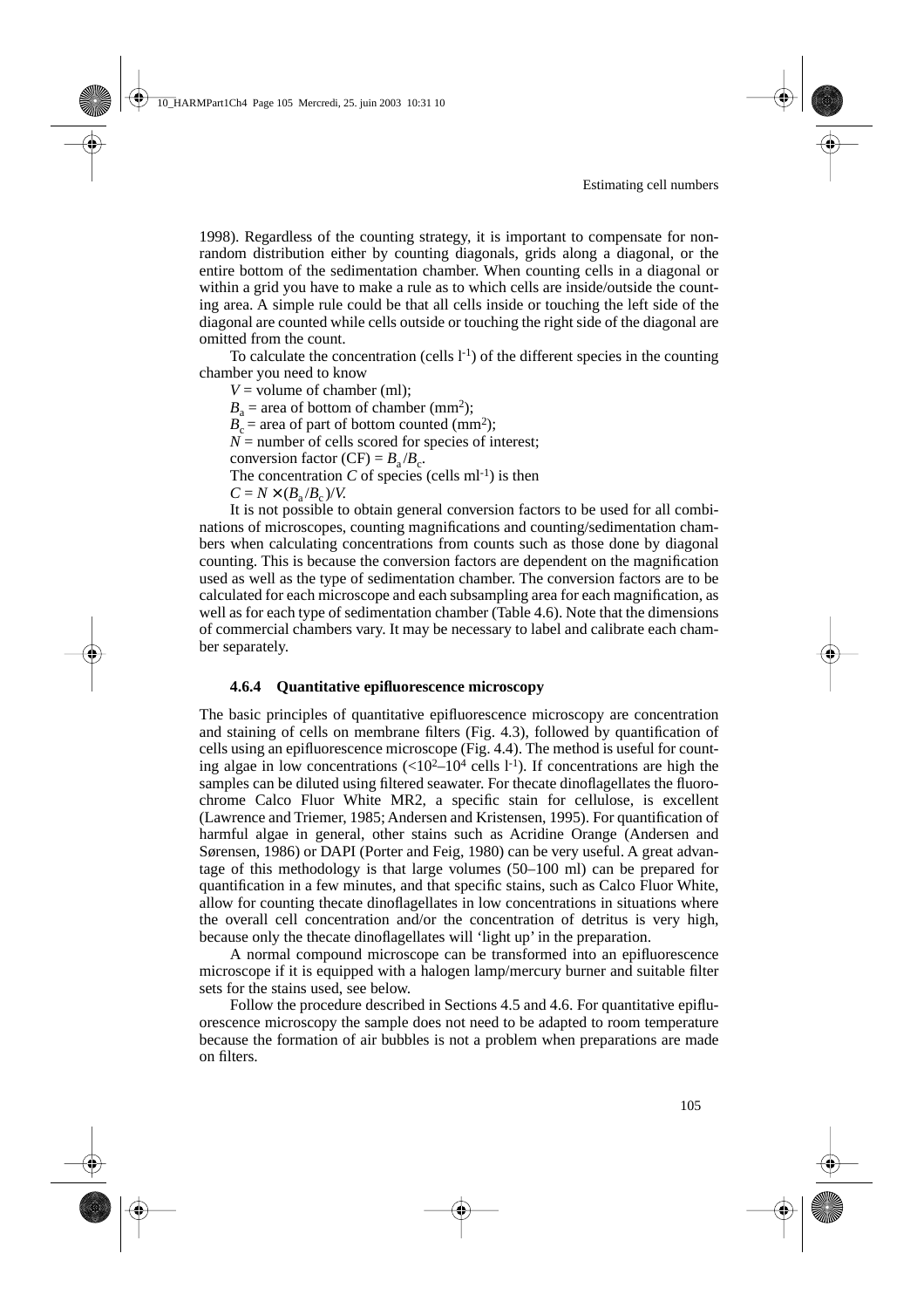The sample is prepared following this procedure:

- 1. Measure out the volume of sample to be counted using a measuring cylinder. Stains such as Acridine Orange or DAPI can be added directly to the sample at this point. If you use Calco Fluor White for staining thecate dinoflagellates, the stain must be added later, see steps 4 and 5.
- 2. Add the sample to the filtration unit (pore size of filter e.g. 5 µm). You can use other pore sizes depending on which species are to be concentrated and quantified.

|            | swi (small window)       | wi (window)              | dwi (diagonal window) |
|------------|--------------------------|--------------------------|-----------------------|
|            | $L$ (mm)<br>Area $(mm2)$ | $L$ (mm)<br>Area $(mm2)$ | Area $(mm2)$          |
| $4\times$  | 0.2020<br>0.0408         | 2.02<br>4.08             | 31.52                 |
| $10\times$ | 0.0810<br>0.0066         | 0.81<br>0.66             | 12.64                 |
| $20\times$ | 0.0400<br>0.0016         | 0.40<br>0.16             | 6.2                   |
| $32\times$ | 0.0200<br>0.0004         | 0.20<br>0.04             | 3.2                   |
| $63\times$ | 0.0080<br>0.000 06       | 0.08<br>0.006            | 1.25                  |
|            | CF: swi                  | CF: wi                   | CF: dwi               |
| $4\times$  | 13 014                   | 130                      | 16.9                  |
| $10\times$ | 80 455                   | 805                      | 42.0                  |
| $20\times$ | 331 875                  | 3 3 1 9                  | 85.7                  |
| $32\times$ | 1 327 500                | 13 275                   | 166.0                 |
| 63x        | 8 850 000                | 88 500                   | 425.0                 |

TABLE 4.6 Example of calibration table used for calculating concentrations of microalgae by inverted microscopy and Utermöhl method (area of sedimentation chamber 531 mm2)

Calculation of concentrations using the conversion table: cells/ml = (cells subsampling unit<sup>-1</sup>  $\times$  CF)/volume of chamber. *Calculating concentrations:*

*Example 1:*  Volume of chamber  $= 100$  ml Counts (entire bottom of chamber) = 50 *Dinophysis acuminata Calculating concentrations:*  $(50/100) = 0.5$  cells ml<sup>-1</sup> = 500 cells l<sup>-1</sup>

*Example 2:*  Volume of chamber  $= 100$  ml Counts (dwi 10×) = 50 *Dinophysis acuminata Calculating concentrations:*  $(50 \times 42.0)/100 = 21$  cells ml<sup>-1</sup> = 21,000 cells l<sup>-1</sup>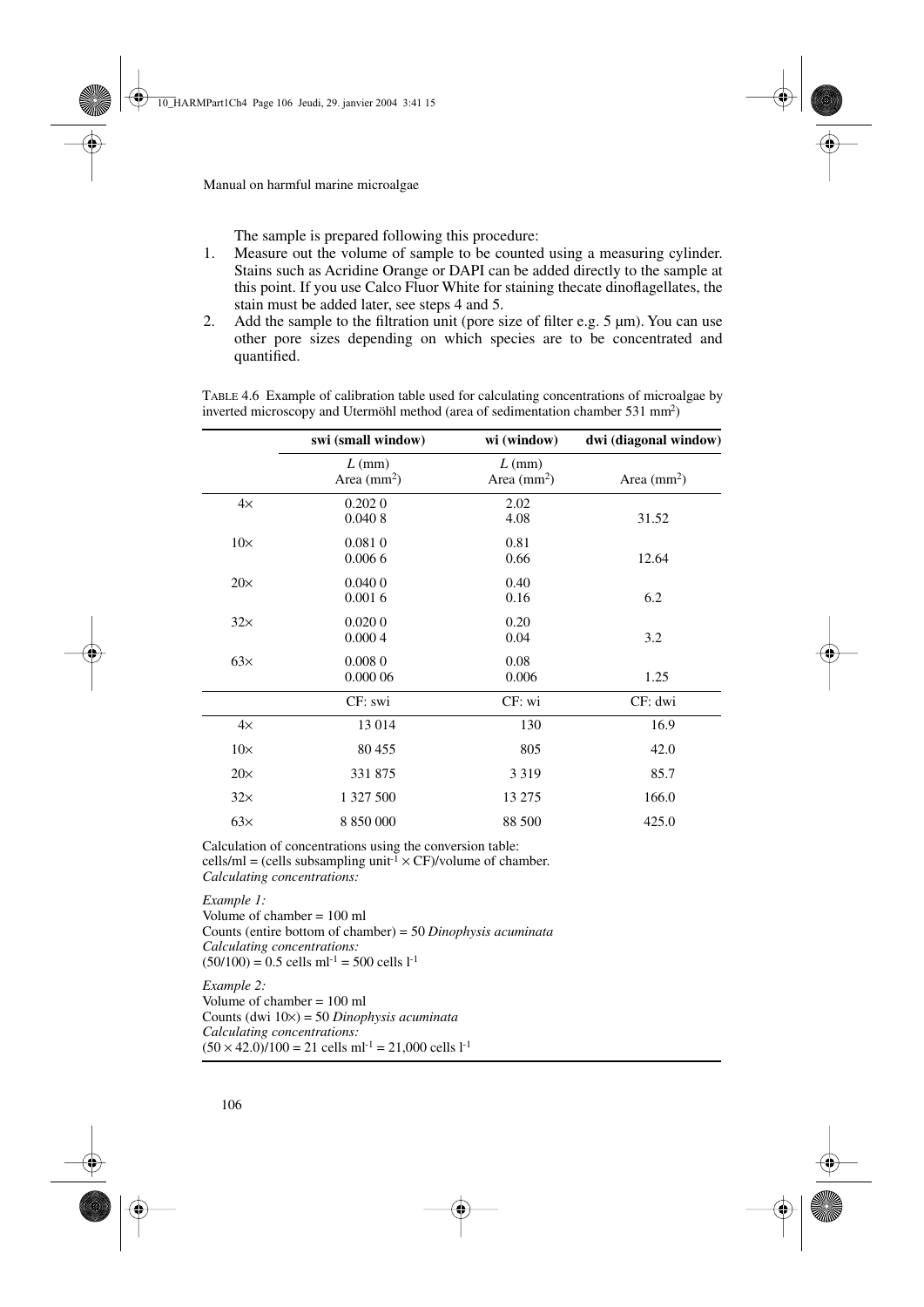- 3. Turn on the vacuum pump (maximum pressure 200 mm Hg).
- 4. If you use the stain Calco Fluor White, turn off the vacuum pump when there is approximately 1 ml left in the filtration chimney.
- 5. Add three to five drops of Calco Fluor working solution (concentration  $2 \text{ mg } l^{-1}$ ).
- 6. Turn on the vacuum pump again and filter until the filter goes dry.<br>7. Take off the filter and gently dry the back on a tissue to eliminate so
- Take off the filter and gently dry the back on a tissue to eliminate surplus water.
- 8. Mount the filter on a drop of paraffin oil on a slide, add another drop of paraffin oil on top of the filter and put on the cover slip  $(24 \times 24 \text{ mm})$ .
- 9. Observe your preparation using an epifluorescence microscope with an appropriate filter setting for the fluorochrome in use.

# **4.6.5 Quantitative analysis of samples preserved in acidic Lugol's, formaldehyde or glutaraldehyde using the fluorochrome Calco Fluor**

- 1. Measure out the volume of sample to work on in a measuring cylinder.
- 2. Adjust the pH of the sample to pH 7 using NaOH before you make your preparation or alternatively adjust the pH when you have completed your filtration procedure and have 1 ml left in the filtration chimney.
- 3. Add the sample to the filtration unit (pore size of filter e.g. 5 µm).





Filtration equipment used to concentrate microalgae on polycarbonate membrane filters for quantification using quantitative epifluorescence microscopy.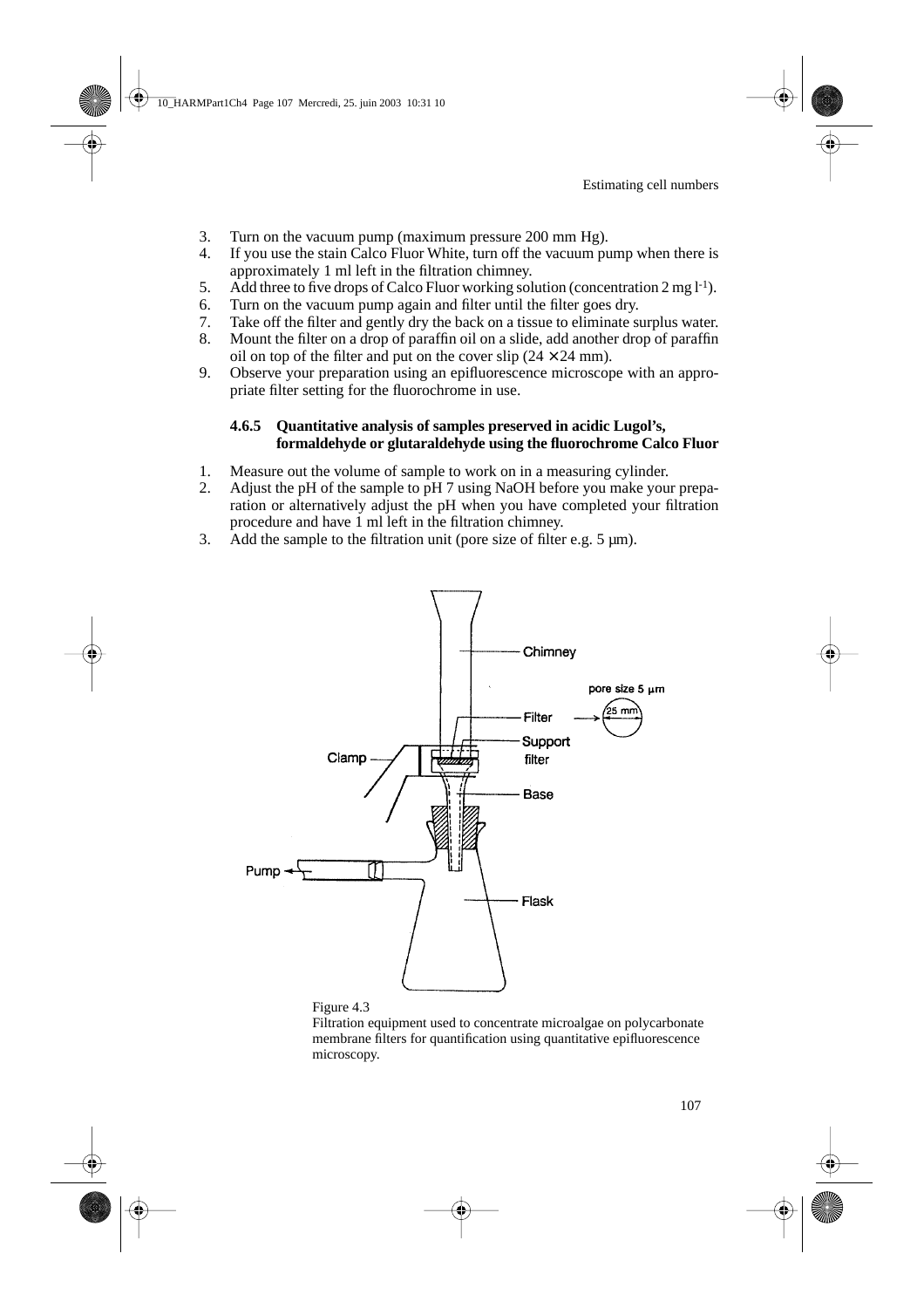- 4. Turn on the vacuum pump (maximum pressure 200 mm Hg).
- 05. Turn off the vacuum pump when there is approximately 1 ml left in the filtration chimney (adjust pH if necessary – see step 2.).
- 6. Add three to four drops of Calco Fluor working solution (concentration  $2 \text{ mg } l^{-1}$ ).
- 07. Turn on the vacuum pump again and filter until the filter goes dry.
- 08. Take off the filter and gently dry the back on a tissue to eliminate surplus water.
- 09. Mount the filter on a drop of paraffin oil on a slide, add another drop of paraffin oil on top of the filter and put on the cover slip  $(24 \times 24 \text{ mm})$ .
- 10. Observe your preparation using an epifluorescence microscope. Note that Calco Fluor will only work at neutral pH (7), otherwise the Calco

Fluor will precipitate – and you will see nothing but precipitated Calco Fluor!

The most frequent problems encountered when an epifluorescence method will not work are: (a) the filter set on the epifluorescence microscope does not work with the stain; (b) when using Calco Fluor, the pH of the sample to be analysed is not 7, or the working solution of Calco Fluor is too old.

Here are a couple of scenarios that you may encounter.

Problem # 1: You have made your preparation as described but see no fluorescence. What to do:

(a) Check that your mercury burner is working, if not, change the burner. If it still does not work contact a technician from the company that delivered the microscope.





Mounting the polycarbonate filter on a slide for observation using quantitative epifluorescence microscopy.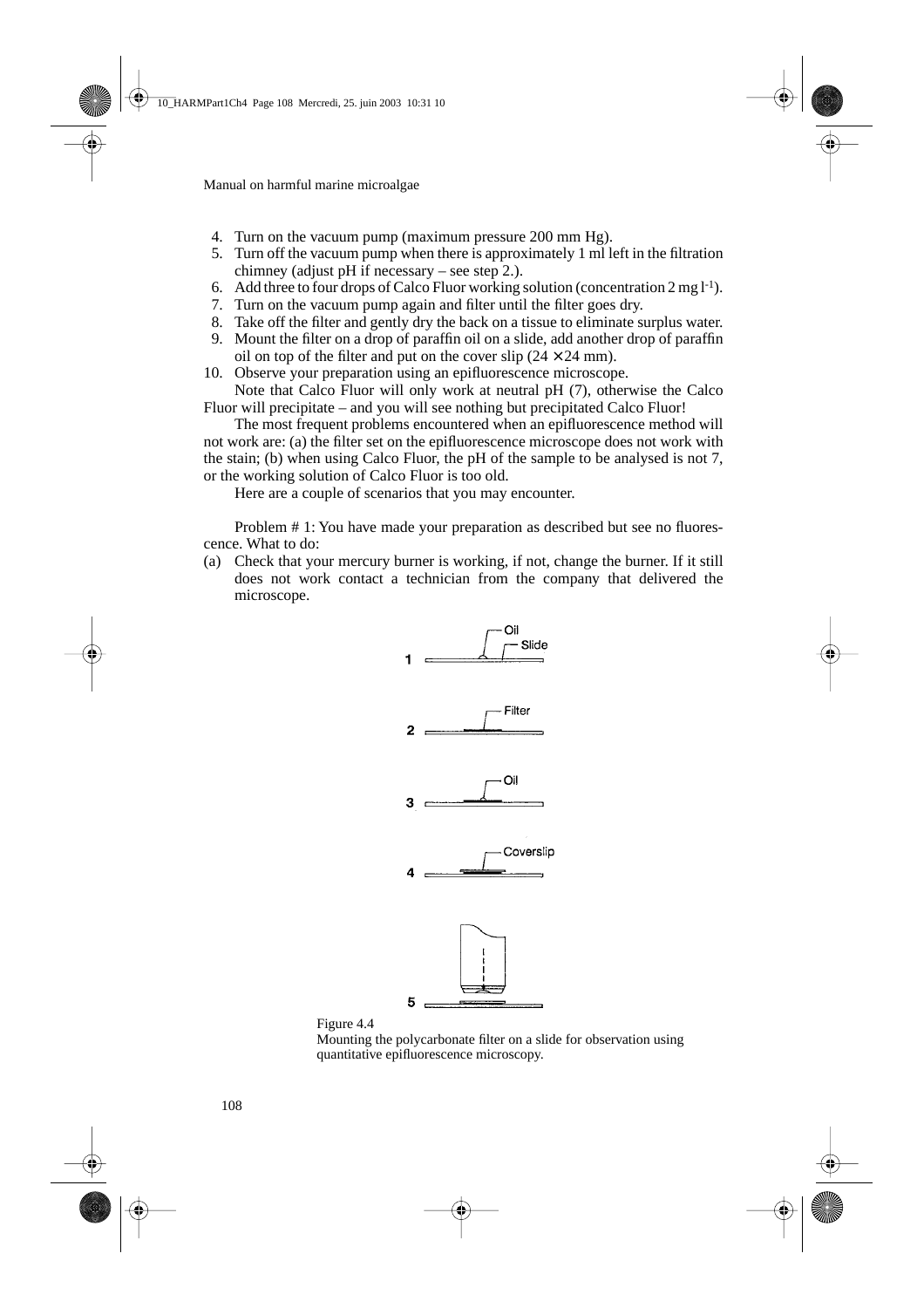(b) If the burner is working, make sure that you have the correct filter set and that the light from the mercury burner is not blocked and can be seen on the preparation. If the filter set is correct, but no light comes out of the objective, make sure that the light path is not blocked by other filters, etc.

Problem # 2: You have made a Calco Fluor preparation as described and see fluorescence all over the preparation and find it hard to localize the organisms. What to do:

(a) Check that the sample has a pH of 7. If the pH is not 7, adjust the pH as described and try again. If the pH is 7 then the Calco Fluor working solution might be too old. Make a new working solution and try again.

*Counting procedure*: start observing your preparation at a low magnification, for example using the  $10\times$  objective, as it is much easier to find some organisms to observe at low magnification! When you find some, make sure that the stain is working – that is, when using Calco Fluor White, the thecate dinoflagellates must light up blue on a dark background. If you use Acridine Orange the cells will light up orange, yellow and/or green on a dark background. If you use the stain DAPI the cells will light up blue on a dark background. When you have localized the organisms that you want to work on, switch to a higher magnification and adjust the intensity of the fluorescence using the different filters and screens mounted on the microscope.

The calculation is carried out basically as described for the Utermöhl method in Section 4.6.3. To calculate the concentration (cells  $l^{-1}$ ) of the different species in the filtered sample you need to know:

- $V =$  volume of sample concentrated on filter (ml);
- $B<sub>a</sub>$  = area of filter (mm<sup>2</sup>);

 $B_c$  = area of part of filter counted (mm<sup>2</sup>);

 $N =$  number of cells scored for species of interest;

conversion factor (CF) =  $B_a/B_c$ .

The concentration  $C$  of species (cells ml<sup>-1</sup>) is then

 $C = N \times (B_0/B_0)/V$ .

As with the Utermöhl method, it is not possible to obtain general conversion factors to be used for all combinations of microscopes, counting magnifications and filters/filtering units to be used when calculating concentrations from counts such as those done by window counting. This is because the conversion factors are dependent on the magnification used when counting as well as the type of filtering unit. The conversion factors are to be calculated for each microscope and each subsampling area for each magnification, as well as for each type of filtering unit (Table 4.7).

## 4.7 E PIPHYTIC / BENTHIC MICROALGAE

## **4.7.1 Epiphytic microalgae**

Several methods have been used to sample and quantify epiphytic microalgae which cause ciguatera fish poisoning (Bagnis *et al*., 1980; Quod *et al*., 1995; McCafferey *et al*., 1992). According to Quod *et al*., epiphytic microalgae, including the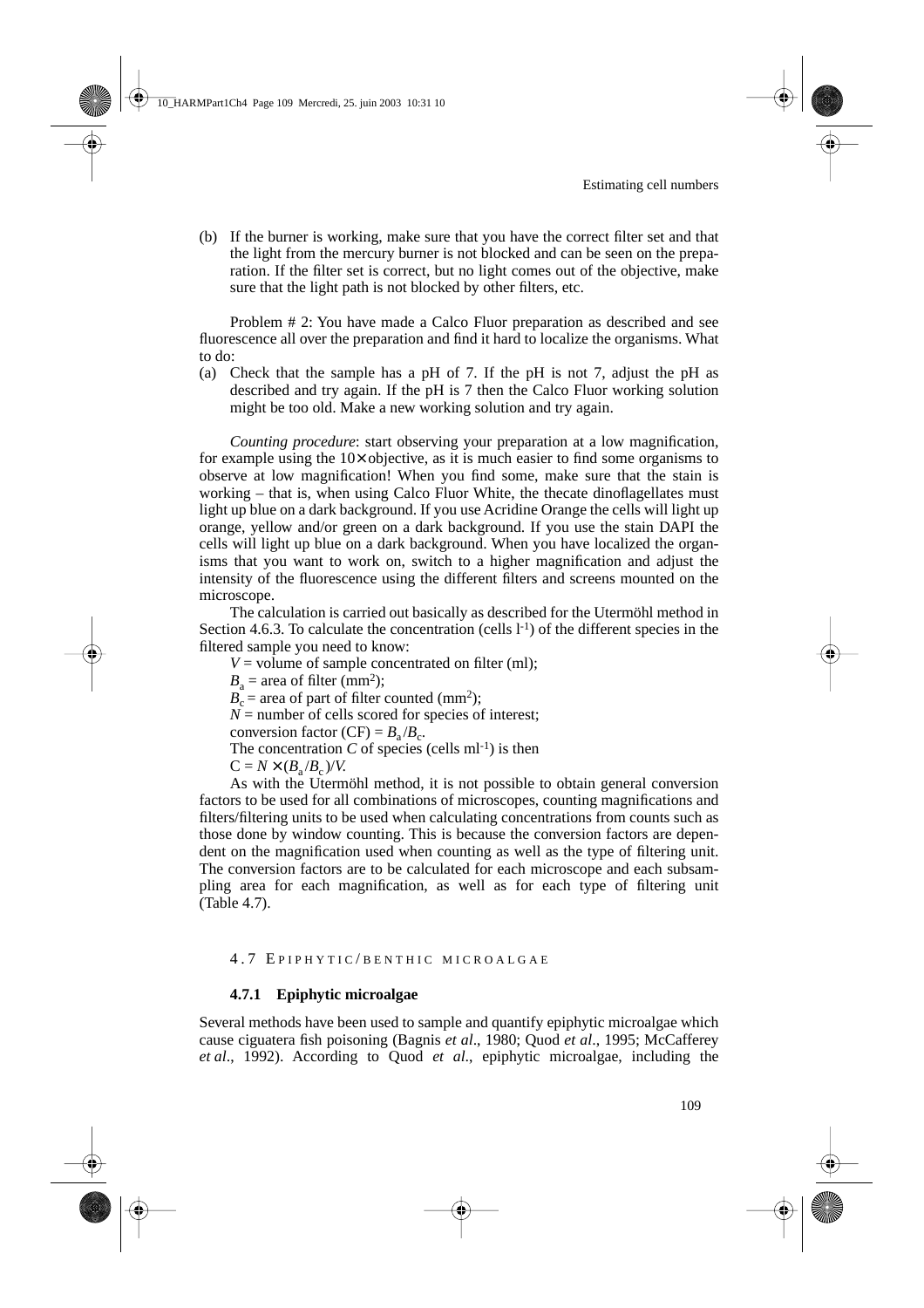dinoflagellates responsible for ciguatera, can be sampled from macroalgae/sea grasses for quantitative analysis by the following procedure:

- 1. macroalgae are collected (20 g);<br>2. macroalgae are vigorously shake
- macroalgae are vigorously shaken in seawater (say for 30 s);
- 3. seawater is sieved (mesh size  $150 \mu m$ );<br>4. dinoflagellates are investigated/quantifi-
- dinoflagellates are investigated/quantified in the fraction  $\langle 150 \text{ µm.} \rangle$

|            | swi (small window)       | wi (window)              | dwi (diagonal window) |
|------------|--------------------------|--------------------------|-----------------------|
|            | $L$ (mm)<br>Area $(mm2)$ | $L$ (mm)<br>Area $(mm2)$ | Area $(mm2)$          |
| $4\times$  | 0.2020<br>0.0408         | 2.02<br>4.08             | 31.52                 |
| $10\times$ | 0.0810<br>0.0066         | 0.81<br>0.66             | 12.64                 |
| $20\times$ | 0.0400<br>0.0016         | 0.40<br>0.16             | 6.2                   |
| $32\times$ | 0.0200<br>0.0004         | 0.20<br>0.04             | 3.2                   |
| $63\times$ | 0.0080<br>0.000 06       | 0.08<br>0.006            | 1.25                  |
|            | CF: swi                  | CF: wi                   | CF: dwi               |
| $4\times$  | 4 6 3 2                  | 46.3                     | 6.04                  |
| $10\times$ | 28 636                   | 286                      | 15.05                 |
| $20\times$ | 118 125                  | 1 1 8 1                  | 30.50                 |
| $32\times$ | 472 500                  | 4 7 2 5                  | 61.00                 |
| $63\times$ | 2953125                  | 29 5 31                  | 152.00                |

TABLE 4.7 Example of calibration table used for calculating concentrations of microalgae by epifluorescence microscopy (filter area 189 mm2)

Calculation of concentrations using the conversion table: cells  $ml^{-1} = (cells subsampling unit^{-1} \times CF)/volume$  of chamber. *Calculating concentrations:*

*Example 1:* 

Volume of sample concentrated on the filter  $= 100$  ml Counts (entire filter area) = 50 *Dinophysis acuminata Calculating concentrations:*  $(50/100) = 0.5$  cells ml<sup>-1</sup> = 500 cells l<sup>-1</sup>

*Example 2:*

Volume of sample concentrated on filter = 100 ml Counts (dwi 10×) = 50 *Dinophysis acuminata Calculating concentrations:*  $(50 \times 15.05)/100 = 7.5$  cells ml<sup>-1</sup> = 7,500 cells l<sup>-1</sup>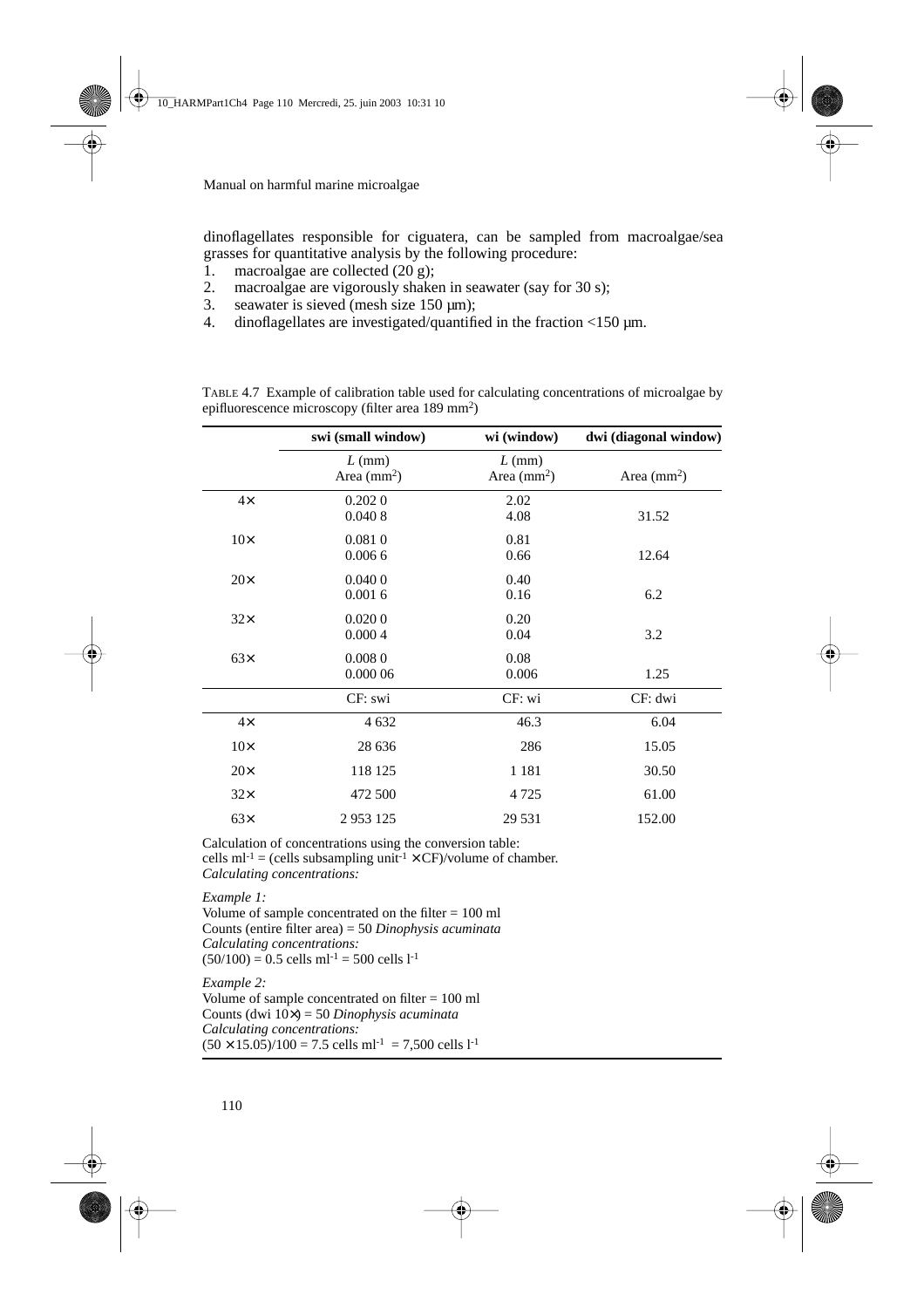The suspension containing the epiphytic species can then be investigated using light, epifluorescence or electron microscopy as described below. Cells can be 'extracted' from other substrates either by washing with filtered seawater, brushing or scraping. If the material fits under a microscope the surface can be investigated directly using epifluorescence microscopy or SEM.

A rough estimate of the abundance of epiphytic species can be obtained using counting cells, the Utermöhl method or epifluorescence microscopy according to Andersen and Kristensen (1995), see section 4.6.4. The abundance of epiphytic species can be presented as cells  $cm<sup>-2</sup>$  or cells  $g<sup>-1</sup>$  dw of substrate.

#### **4.7.2 Benthic microalgae from sandy/muddy substrate**

The substrate is sampled and either fixed in the field, using Lugol's or formaldehyde, or brought unfixed to the laboratory for extraction of live cells. Live samples must be kept in the dark, at *in situ* temperature and for as short a time as possible. Qualitative analysis can be carried out on live cells or cells fixed in Lugol's or formaldehyde using the same procedures as for plankton samples. The samples can be obtained using several different approaches. Species can be extracted from unfixed samples of sandy sediment samples using the Uhlig method (Uhlig, 1964), previously used for ciliates, for example (applying ice on top of the sediment kept in a cylinder with a mesh of 200 µm in the bottom which is in contact with water, e.g. in a Petri dish). In the case of muddy sediments, the mud can be spread out in a Petri dish and cover slips placed on the surface of the sediment – some species will then attach to the cover slip and can be investigated using light, epifluorescence or electron microscopy.

Finally the sediment can be spread in a thin layer on a slide and investigated directly. In the case of thecate dinoflagellates, the fluorochrome Calco Fluor (works only at pH 7; samples can be fixed in neutral Lugol's) can be added to the live samples or samples fixed in neutral Lugol's for investigation using epifluorescence microscopy.

Estimates of the abundance of benthic species can be obtained using counting cells, the Utermöhl method or epifluorescence microscopy according to Andersen and Kristensen (1995), see section 4.6.4. The abundance of benthic species can be presented as cells/cm2 or cells/g dw of sediment.

Rough estimates of the abundance of species that can be cultured can be obtained from dilution series of sediment slurries using the most probable number (MPN) technique (see Section 4.12).

#### 4.8 STATISTICS - HOW MANY CELLS TO COUNT

Counting microalgae can be a rather time-consuming process so it is preferable not to count too many cells to obtain a good estimate of the concentration in a sample. Under the assumption that the cells are randomly distributed in a sample, that is in the counting chamber or on the filter, the 95% confidence limits (Fig. 4.5) can be calculated according to the Poisson distribution:

 $= \pm (2 \times \sqrt{n} \times 100\%)/n = \pm 200\% / \sqrt{n}$ .

The more cells counted, the more precision gained (Table 4.8 and Fig. 4.5). At the beginning of the count, the precision is greatly increased each time you add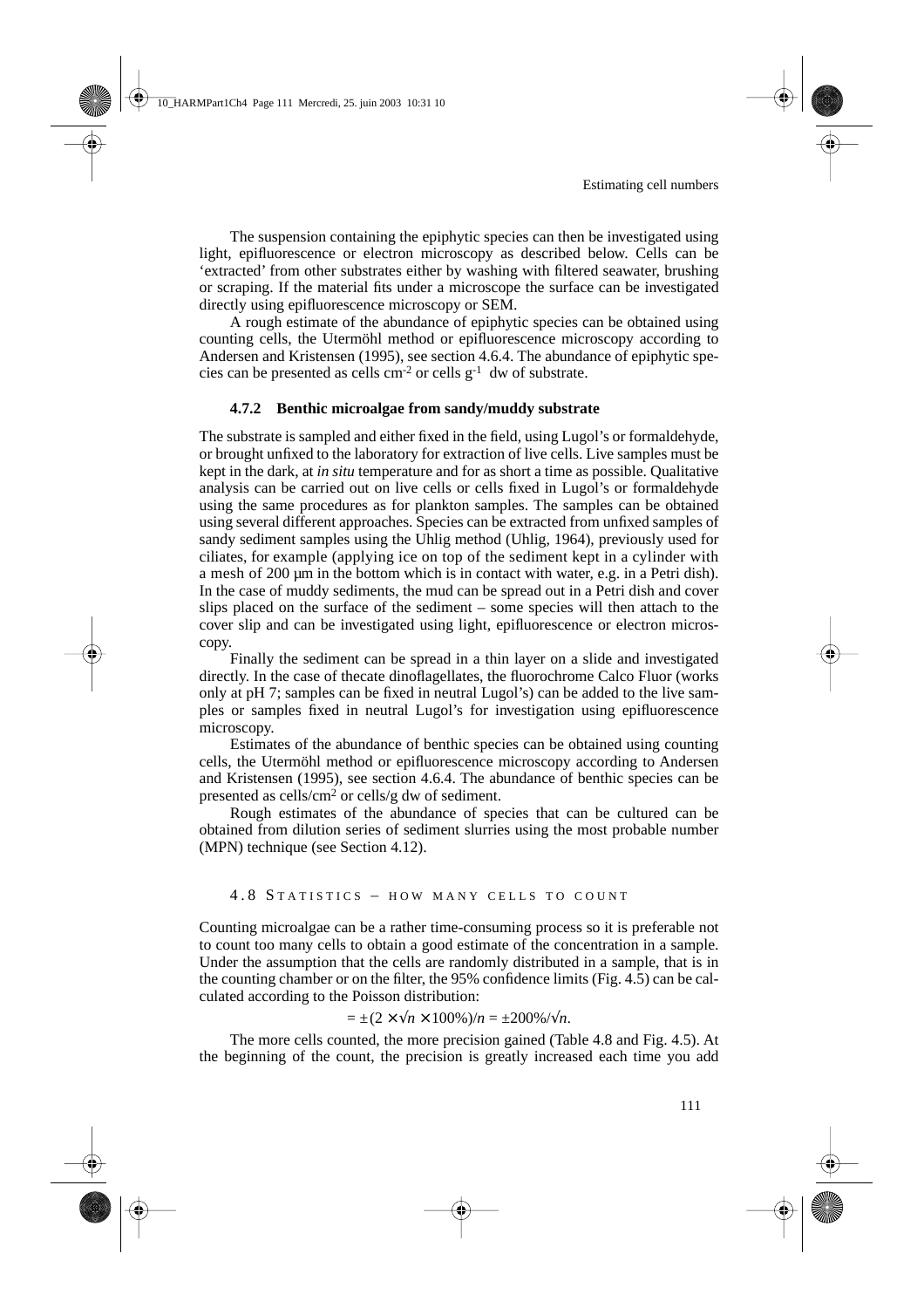another cell. On the other hand, if you have already counted many cells only a small increase in precision will be achieved by adding more cells to the count. To obtain an estimate of the cell concentration with a precision of  $\pm 10\%$ , you need to count approximately 400 cells. In many cases, where the species of interest occur in rather low concentrations (a few hundred cells  $l^{-1}$ ), you may have to accept a precision of approximately 15–30%, corresponding to counts of 200 and 50 cells, respectively. In the case of colonial species, the input for the calculation of confidence limits must be the number of colonies counted and not the actual number of cells counted in the colonies. Note that the condition for the calculation of confidence limits, that the cells are randomly distributed, is not always met. In such cases the confidence limits calculated are too narrow (see Venrick, 1978, for further discussion of counting statistics).



#### Figure 4.5

Relationship between number of cells counted and confidence limits (at 95% significance level).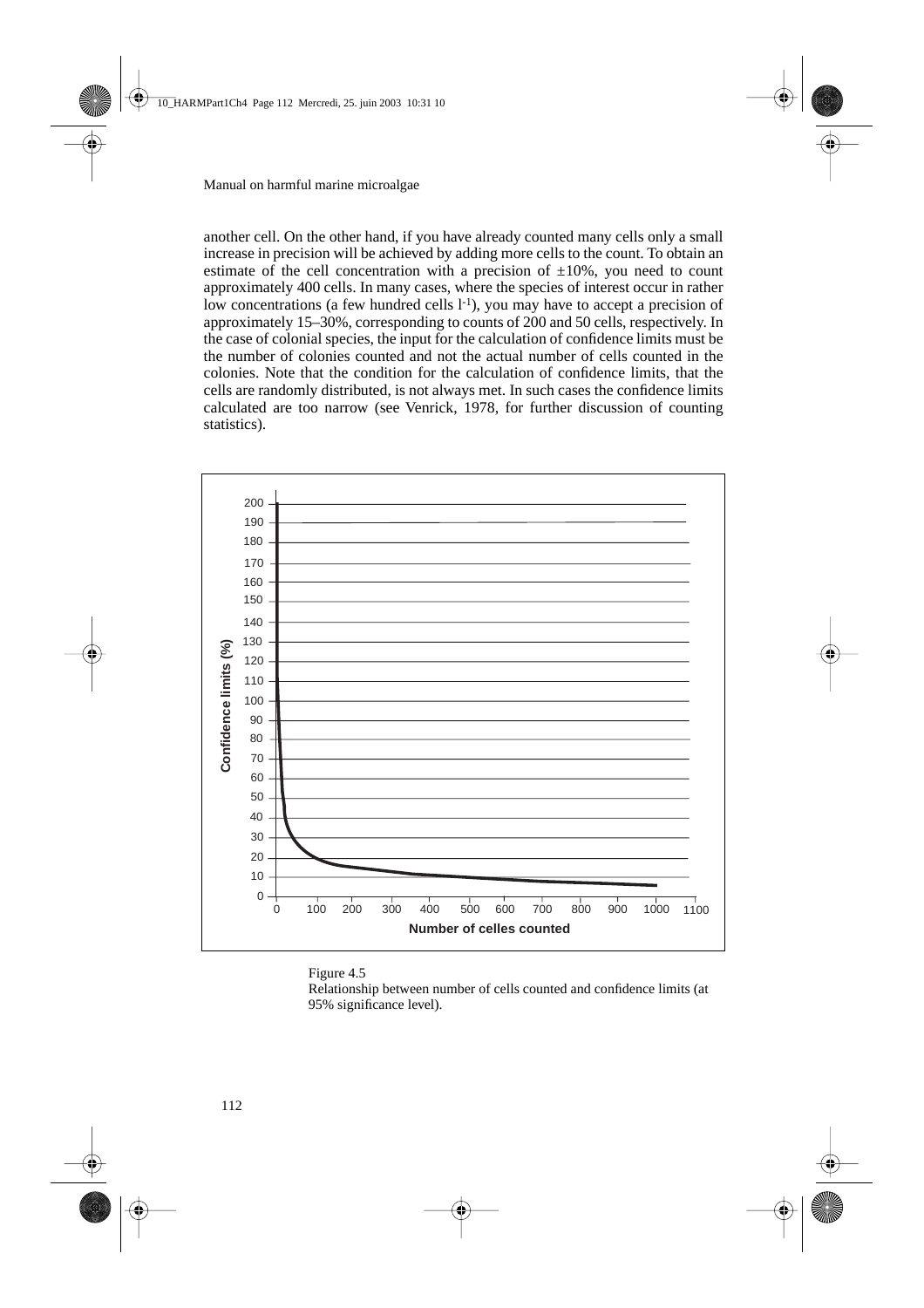| <b>Counts</b>                                                                                                                                                                                                                                                                                                                                                                                                                                                                     | Confidence limits $\pm$ (%) |
|-----------------------------------------------------------------------------------------------------------------------------------------------------------------------------------------------------------------------------------------------------------------------------------------------------------------------------------------------------------------------------------------------------------------------------------------------------------------------------------|-----------------------------|
| 1                                                                                                                                                                                                                                                                                                                                                                                                                                                                                 | 200                         |
| 2                                                                                                                                                                                                                                                                                                                                                                                                                                                                                 | 140                         |
| 4                                                                                                                                                                                                                                                                                                                                                                                                                                                                                 | 100                         |
| 5                                                                                                                                                                                                                                                                                                                                                                                                                                                                                 | 90                          |
| 10                                                                                                                                                                                                                                                                                                                                                                                                                                                                                | 63                          |
| 20                                                                                                                                                                                                                                                                                                                                                                                                                                                                                | 45                          |
| 40                                                                                                                                                                                                                                                                                                                                                                                                                                                                                | 32                          |
| 50                                                                                                                                                                                                                                                                                                                                                                                                                                                                                | 28                          |
| 100                                                                                                                                                                                                                                                                                                                                                                                                                                                                               | 20                          |
| 200                                                                                                                                                                                                                                                                                                                                                                                                                                                                               | 14                          |
| 400                                                                                                                                                                                                                                                                                                                                                                                                                                                                               | 10                          |
| 500                                                                                                                                                                                                                                                                                                                                                                                                                                                                               | 9                           |
| 1000                                                                                                                                                                                                                                                                                                                                                                                                                                                                              | 6                           |
| Example:<br>Sample volume $= 100$ ml<br>Counts = 50 Dinophysis acuminata<br>Concentration of Dinophysis:<br>$50/100 = 0.5$ cells ml <sup>-1</sup> = 500 cells l <sup>-1</sup><br>Calculating statistics:<br>Relative limits of expectations:<br>$\pm 200\% / \sqrt{50} = 28\%$<br>Absolute limits of expectations:<br>28% of 500 cells $l^{-1} = (500/100) \times 28 = 140$ cells $l^{-1}$<br>Final result:<br>Concentration = $500 \pm 140$ Dinophysis acuminata l <sup>-1</sup> |                             |

TABLE 4.8 Relationship between number of cells counted and confidence limits (at 95% significance level)

## 4.9 E STIMATING BIOMASS FROM MICROSCOPE OBSERVATIONS

Estimates of the biomass of microalgae can be very useful in many cases, such as to

- calculate the total phytoplankton biomass;
- calculate the biomass of taxonomical groups such as diatoms, dinoflagellates, etc.;
- calculate the biomass of functional groups such as auto-, mixo- or heterotrophs;
- compare the abundance of different species and their contribution to the total biomass of phytoplankton;
- evaluate to which extent one or several HAB species contribute to the pool of available food for filtering molluscs.

The biomass can be expressed as biovolume  $(mm<sup>3</sup> l<sup>-1</sup>)$  which is approximately equal to the wet weight (mg  $l^{-1}$ ) or as carbon biomass (µg Cl<sup>-1</sup>). Biovolume can be calculated from measurements of linear dimensions of cells measured under the microscope using appropriate geometric formulae (Edler, 1979). Carbon biomass can be estimated from the biovolume using conversion factors from plasma volume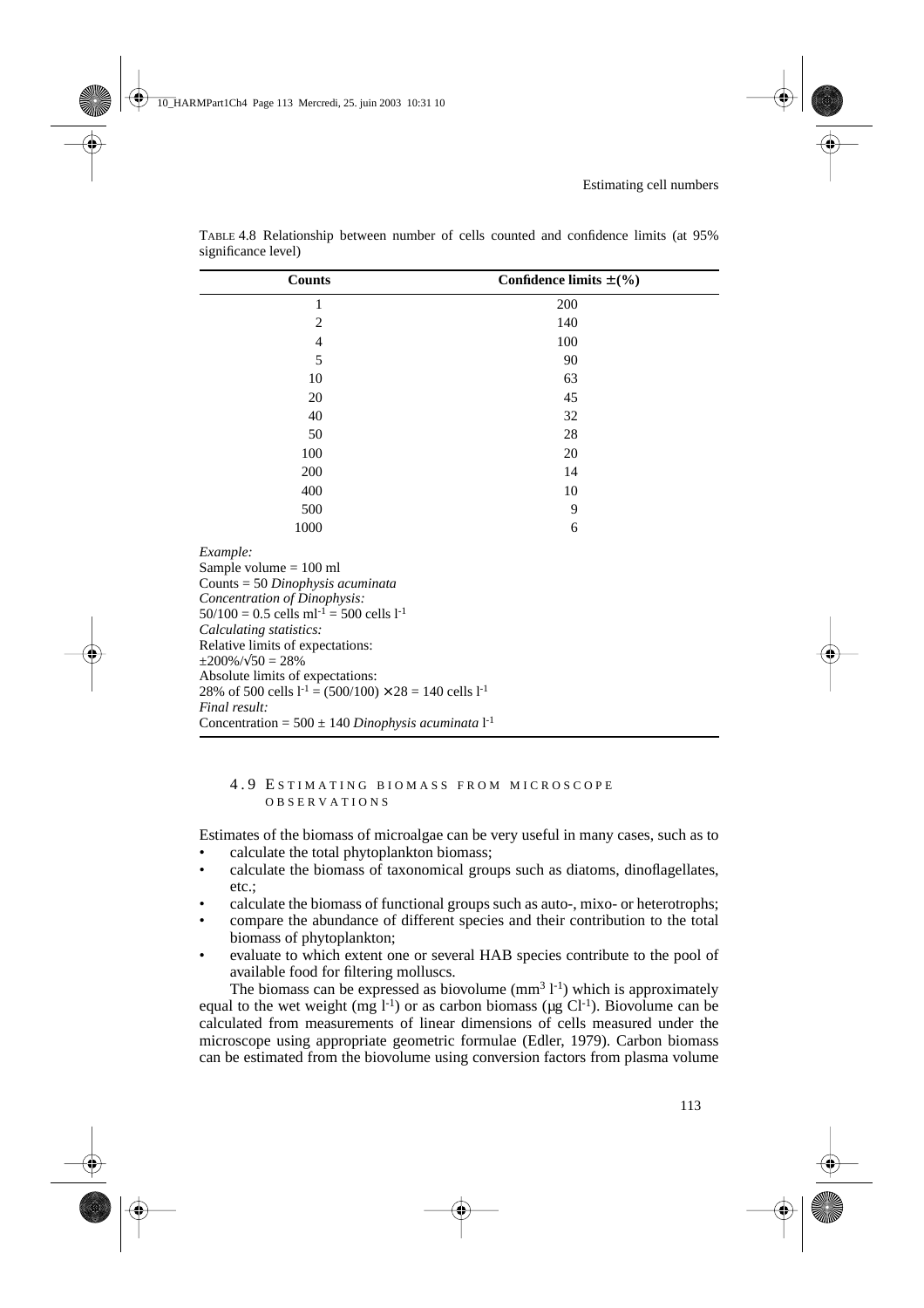to carbon biomass. Edler (1979) suggests a conversion factor from plasma volume to carbon biomass of 0.11 for all phytoplankton and ciliates except thecate dinoflagellates. For thecate dinoflagellates a conversion factor of 0.13 is suggested.

## 4.10 STORAGE OF RAW DATA - DATA FORMS; SPREADSHEETS ; DATABASES

All raw data should be filled into standard forms with information on

- position of sampling site;
- sampling depth;
- date:
- volume of sample used for quantitative analysis;
- method used for quantitative analysis;
- ID of person responsible for analysis.

Data should be stored as documentation for the calculated concentrations and biomass. Data can be stored in paper files, but preferably they should be stored in electronic form, either in spreadsheets or in a database. If raw data are properly stored it is possible to document the exact observations and to go back and recalculate concentrations and biomass of species if necessary. Furthermore, storage of data in databases facilitates data presentation/analysis including the plotting of population dynamics of selected species from week to week, or comparison of the abundance of microalgae between stations as well as between different seasons and years. Routines can be developed that make it very easy to present data stored in a database on the Internet , for example using Geographical Information System (GIS) technology. If samples of marine microalgae are routinely analysed, it is extremely helpful to use a database for storage of raw data as well as calculation of concentrations and biomass. Furthermore, the use of a database with a well-documented species list and basic information on how concentrations and biomass are calculated ensures that data are comparable for analysis and presentation. Use of such databases is implemented by several monitoring agencies, research departments and consulting companies worldwide.

## 4.11 Q UALITY ASSURANCE

A detailed description of all procedures including the following should be produced:

- field sampling;
- handling of samples;
- qualitative analysis in the laboratory;
- quantitative analysis in the laboratory; and
- calculation of concentrations and biomasses.

Before the data are distributed throughout the monitoring system, they should be properly checked using a specified routine by at least one person who did not perform the quantitative analysis. Raw data should be kept on a long-term basis, in files for later documentation, examination or investigation.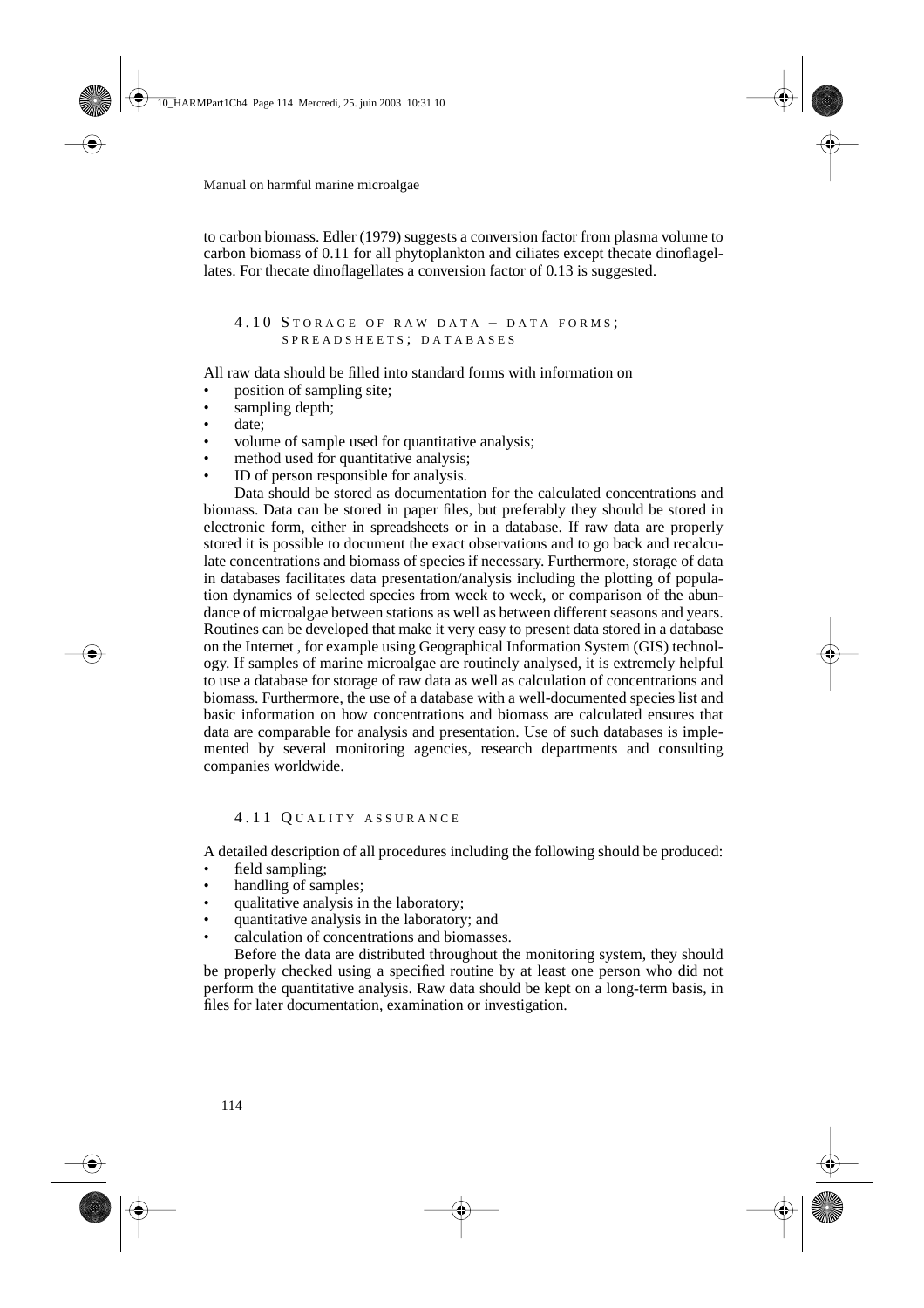## 4.12 SERIAL DILUTION CULTURE (SDC) METHOD

The present method (as introduced for phytoplankton by Knight-Jones, 1951, and later modified by Throndsen, 1978) has proved convenient, especially for the isolation of bloom-forming species. The principle of the method is to dilute the sample until only one specimen is left in the subsample (which is used as inoculum for cultures). Keeping track of the dilution, such as by proceeding stepwise, will also offer the opportunity to make estimates of the original cell number. By using three to ten parallel series of dilutions and applying statistics to the obtained pattern of presence and absence in each dilution, the probability of the estimate may be calculated. Presence and absence is revealed by growth or no growth in the tubes. To facilitate growth, the whole dilution series is made with a suitable medium (see Chapter 3). For toxic algal blooms, the quantitative estimates are often more easily made by direct counts but the SDC method will provide a convenient means for bringing the species into culture for further studies. The method has been applied with success to establish cultures of, for example, *Prymnesium*, *Chrysochromulina*, *Heterosigma*, *Aureococcus*, *Nannochloropsis* and single-celled stages of *Phaeocystis*. The SDC method can easily be combined with different media to find the most suitable one for a particular species under the defined laboratory conditions.

The dilution series could be achieved in two ways; the standard (pipette) dilution method based on separate dilution series set up for each parallel in the series, or the syringe method based on batch dilutions with subsamples inoculated into the parallels. The precision of both techniques will depend on the skill of the operator as well as the accuracy of the equipment. If the MPN is important, a test from algal material precounted, for example by haemacytometer (blood-counting cell), Coulter counter or flow cytometry, may be carried out to reveal deficiencies in the set-up or equipment (see concluding remarks). The pipette method requires one 10 ml graduated pipette for each parallel dilution series and culture tubes prefilled with exactly 9 ml of growth medium. The syringe method uses one 10 ml graduated syringe only, and the culture tubes may contain whatever amount of medium is convenient for the growth of the cultures. The syringe SDC technique may easily be adapted for inoculation into larger volumes of media and/or an increased number of tubes at each step (up to eight with the 10 ml syringe used as standard). Changing the volumes of the inocula or the size of the syringe used for the dilution will offer a variety of dilution possibilities. However, the mixing achieved in each type of syringe used has to be checked.

The following procedures for making a dilution culture series are carried out with simple equipment, and the initial steps (inoculation) can be performed in 5–10 min, on location. When on location take care to avoid direct sunlight and temperature shocks. The important precautions to be taken are to use clean equipment for culturing, to keep temperature and salinity well within the tolerance limits of the species, and to choose the appropriate medium. The fulfilment of the latter condition may be a matter of trial and error, but some media are more universal than others (e.g. Erd-Schreiber). Before deciding on the media to be used, consult Chapter 3. Another important measure to provide optimal culturing conditions is to prepare the medium from water sampled together with the inoculum. The rationale is that the organisms in question are adapted to this milieu; that possible hostile fellow organisms will be killed during the heating of the medium; and that nutrient depletion, which may be substantial at least under late bloom conditions, will be compensated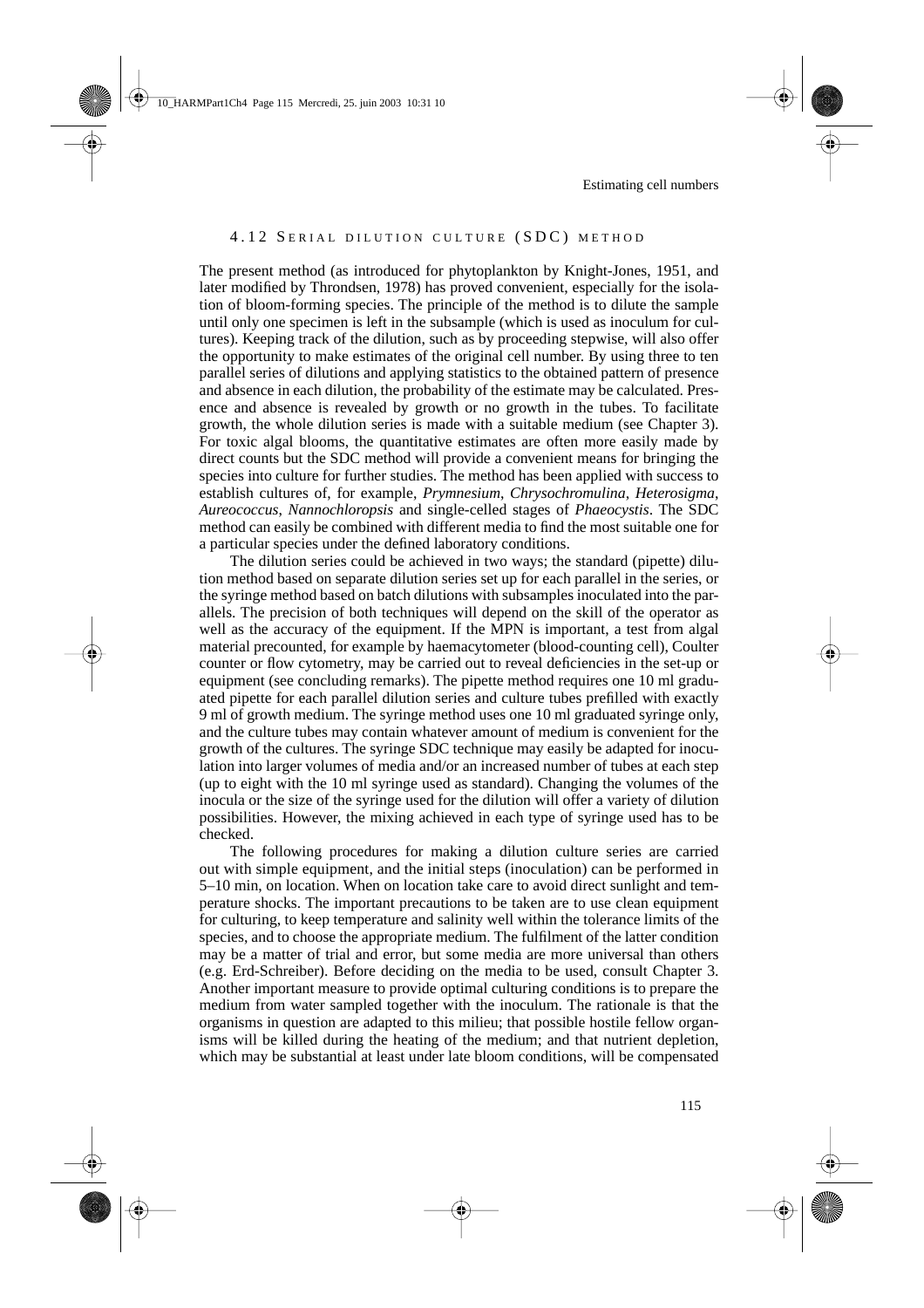by the addition of nutrients to the growth medium. Filtration may not be a feasible method for sterilization of the seawater for the medium as viruses passing the filter may harm the cultures. Material to be used for starting SDC should be collected with a non-toxic water sampler and handled carefully to avoid temperature, salinity and light shocks. Before starting inoculation, ensure that the temperature and salinity conditions are the same in the sample and the medium, and that all equipment and accessories needed are at hand to facilitate rapid completion of the procedure. Tubes, pipettes and syringes which are presterilized at purchase ought to be tested for toxicity with sensitive algal species (e.g. *Chrysochromulina* sp.). Materials tolerated by the human organism may prove fatal to many algal cells.

# **4.12.1 Set-up for the syringe method**

For a standard SDC series use a test tube rack that holds 30 (or more conveniently 40 to 50) test tubes in rows of five. Fill 25 test tubes with 9–10 ml of growth medium each, and mark the tubes for five dilution steps of five parallels, for example 1I, 1II, 1III (meaning first dilution step, parallel one, two and three), 2I, 2II, 2III, 3I, –, to 5I, –, at which step the inoculum will be 0.1 µl. Five tubes for performing the dilutions (Fig. 4.6D) are filled completely (15–20 ml). A disposable 10 ml sterile syringe, preferably with exocentric opening, and graduated into divisions of 1 ml, is also necessary. The amount of medium required for each SDC series is approximately 300 ml, but it may be wise to prepare extra in order to have a suitable medium for possible subculturing of interesting species that grow in the SDC.

*Procedure.* Start by rinsing the syringe with sample water, then (Fig. 4.6):

A, draw 10 ml of the water sample into the syringe;

B, dispense 1 ml into five of the first tubes (parallels I-V);

C, dispose of all but the last 1 ml from the syringe;

D, draw 9 ml of medium from one of the full tubes;

E, dispose of 1 ml.

Repeat steps B to E (Figs. 4.6F, 4.6G) for the next four dilution steps.

# **4.12.2 Set-up for the pipette method**

For the pipette method, arrange 25 marked tubes in a rack, each filled with exactly 9 ml of culture medium. Have six culture-clean 10 ml graduated pipettes at hand. Total amount of medium required is 225 ml.

*Procedure.* Start with one graduated pipette (Fig. 4.7):

A, draw at least 6 ml of sample into the pipette;

B, dispense 1 ml into each of the five parallel tubes of the first step in the series;

C, with a new pipette, thoroughly mix the content of the first tube by sucking and ejecting;

D, draw 1 ml of suspension into the pipette;

E, add the 1 ml to the next tube in the dilution series;

F, with the same pipette, repeat mixing and transfer (C to E) for the remaining dilution steps.

Then, using each of the tubes filled in step B as basis, repeat the dilution procedure (C to F) for each parallel in the series.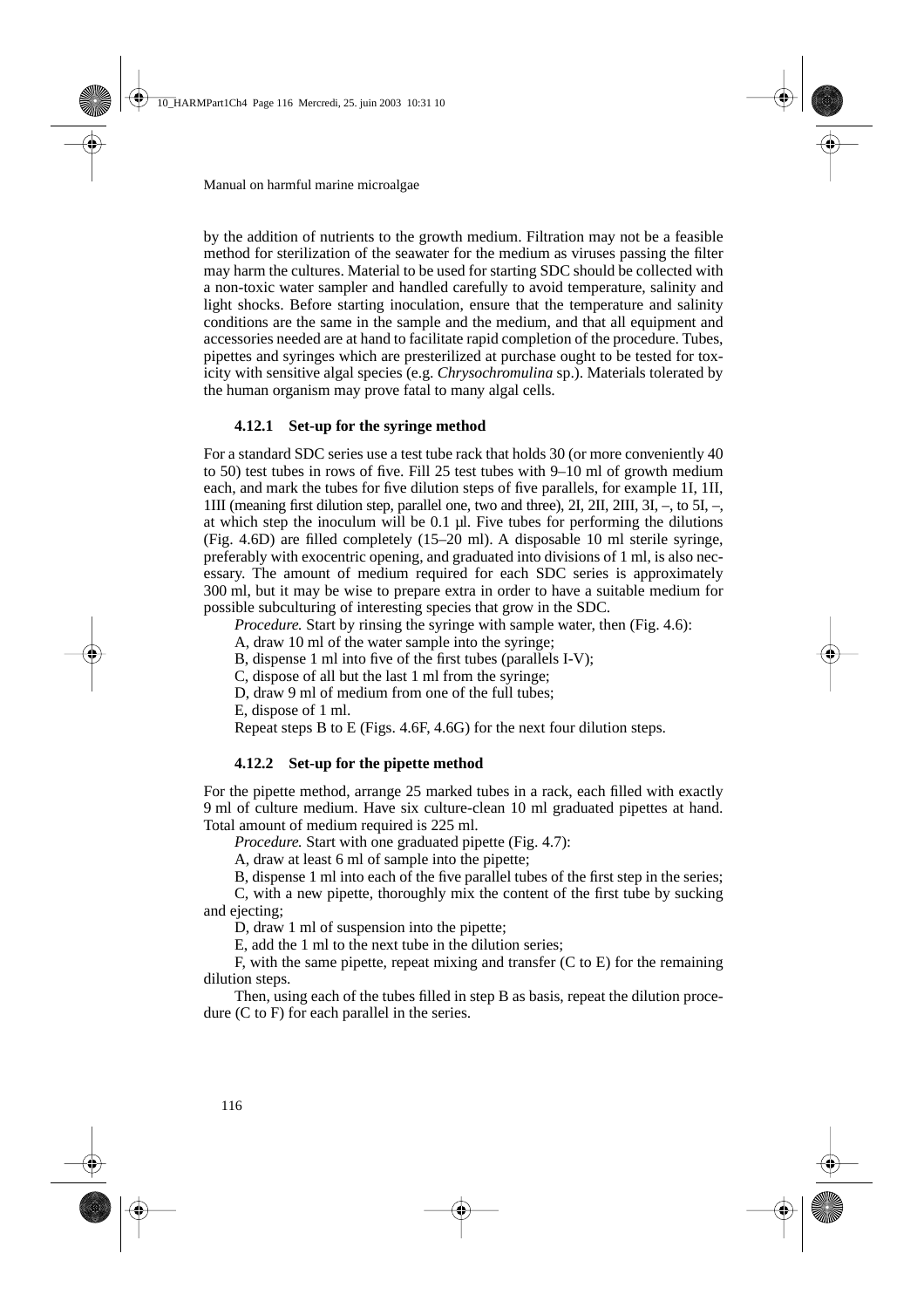

#### Figure 4.6

Serial dilution culture method, dilutions by syringe. A, subsampling from original water sample; B, inoculation of 1 ml into five test tubes/ growth tubes each with 9–10 ml of medium; C, expelling all but 1 ml to prepare for the next dilution; D, making 1/10 dilution by sucking in fresh medium from a test tube filled with medium; E, expelling 1 ml to ensure that the first inoculum is equal to the rest in F, inoculation of 1 ml (diluted sample) into five test tubes/growth tubes each with 9–10 ml of medium; G, expelling all but 1 ml to prepare for the next dilution. Repeat steps D to G for as many dilution steps as required. *Source:* adapted from Throndsen (1978).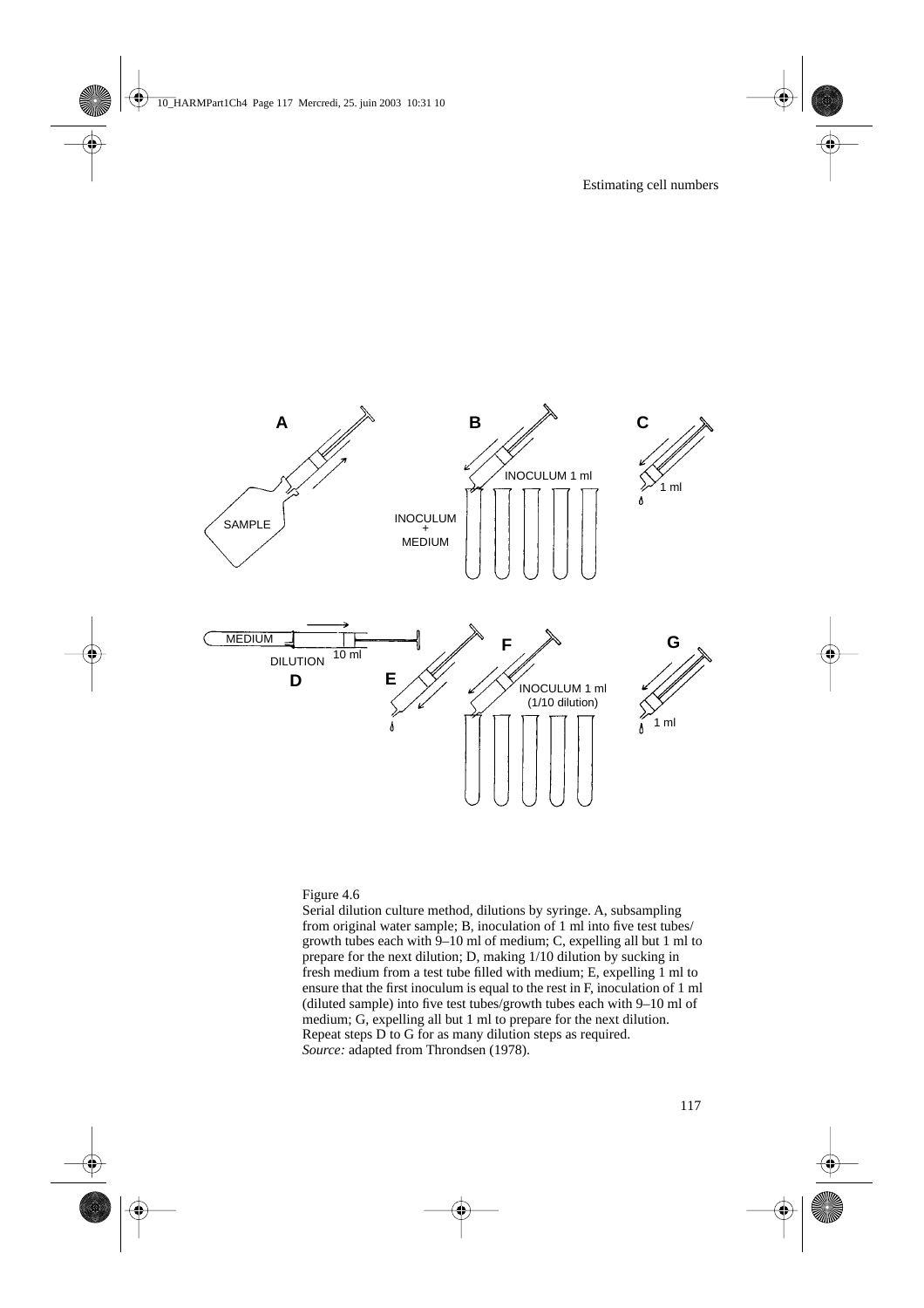

#### Figure 4.7

Serial dilutions set up with the pipette method. A, subsampling from original water sample; B, adding 1 ml of sample to 9 ml of medium (in five tubes to produce the basic parallels of the series); C, mixing thoroughly; D, withdrawing 1 ml of the suspension into the pipette; E, adding the 1 ml to the next tube with 9 ml medium. Repeat steps C to E to provide for the next dilution steps. (With a new pipette repeat the procedure, starting with the second tube in B, then the third.)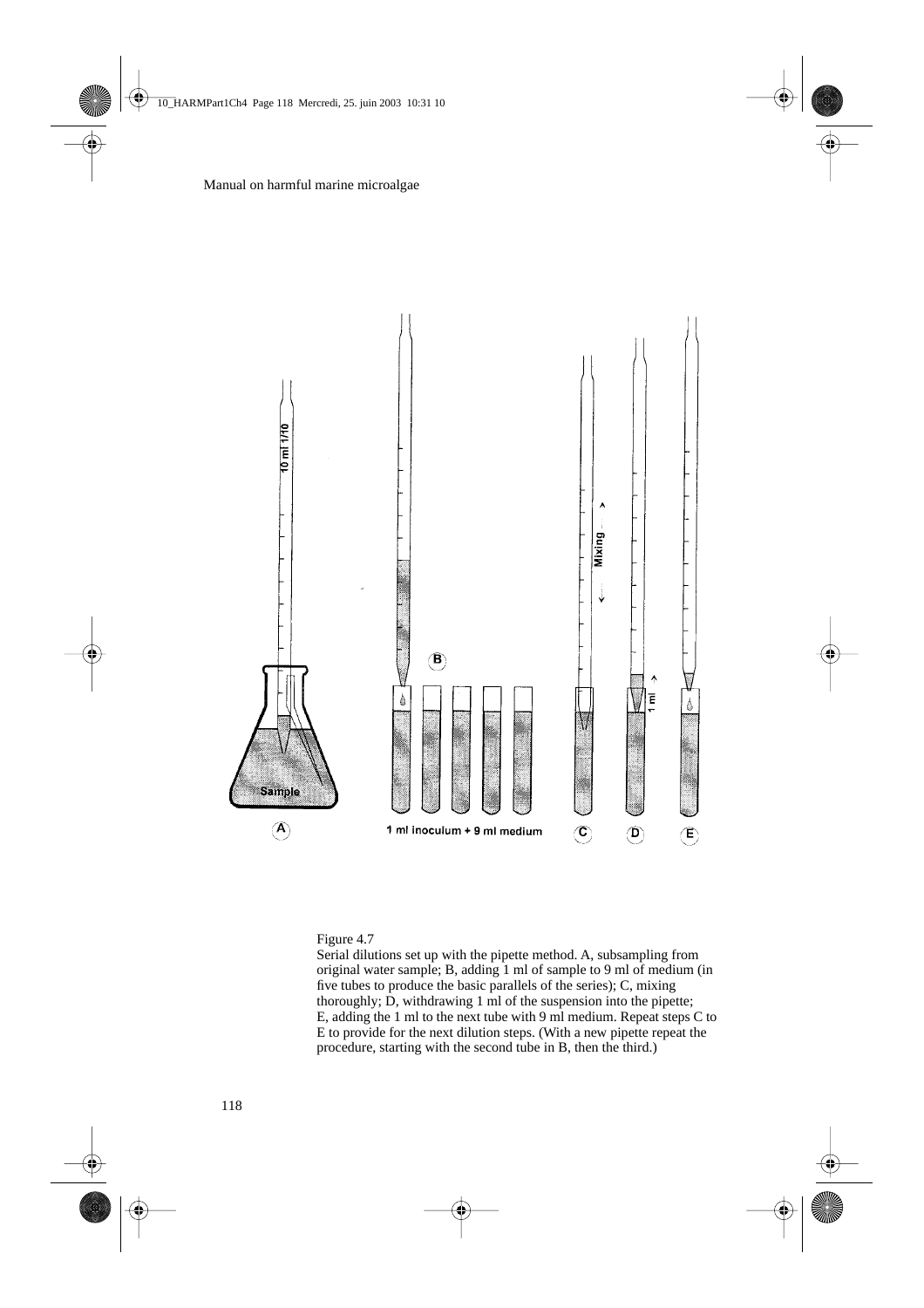## **4.12.3 Incubation**

The culture series should be placed under fluorescent tubes or daylight at an irradiance of about 10% of full daylight; lower light intensities may be better for deep-sea plankton or benthic species. More detailed information on incubation light intensities can be found in Chapter 3. Take care to keep the temperature variation within the tolerance limits of the phytoplankton species under consideration. Examination (by optical microscope) of the cultures after four and six weeks will often be sufficient for routine work in temperate areas. For microalgae from tropical and subtropical areas, the first examination ought to take place after two weeks, whereas Arctic and Antarctic dilution cultures may need up to two months (at  $2-3^{\circ}C$ ) before cell densities sufficient for further examination under the microscope are established.

## 4.13 R ESULTS

The expected result of a dilution culture series is growth of a variety of the species present in the original sample, with the most abundant species established as unialgal cultures at higher dilutions within the series. Also, in tubes with more than one species present, a particular species may dominate, and by further dilution it can give rise to unialgal cultures. For qualitative and quantitative purposes, the presence or absence of the different species is noted for each of the tubes, starting with the most diluted. These presence and absence data can then be referred to tables for the most probable number (Table 4.9). When estimating cell numbers from Table 4.9, use the set of three successive dilution steps that gives the highest MPN, but make sure that growth has been recorded in at least two of the steps. Note that the SDC method only records cells viable under the culture conditions offered, thus MPN will be minimum values, however, with a standard deviation of  $\pm 20-50\%$  of the mean estimate.

| <b>Growth in inoculum</b> |                |                |         | MPN cells $ml^{-1}$ |      |
|---------------------------|----------------|----------------|---------|---------------------|------|
| 1.0 <sub>m</sub>          | $100 \mu l$    | $10 \mu l$     |         |                     |      |
| $100 \mu$                 | $10 \mu l$     | $1 \mu l$      |         |                     |      |
| $10 \mu l$                | $1 \mu l$      | $100$ nl       |         |                     |      |
| 5                         | 5              | 5              | >24000  | >2400               | >240 |
| 5                         | 5              | $\overline{4}$ | 16 000  | 1 600               | 160  |
| 5                         | 5              | 3              | 9 200   | 920                 | 92   |
| 5                         | 5              | $\overline{2}$ | 5 400   | 540                 | 54   |
| 5                         | 5              | 1              | 3 500   | 350                 | 35   |
| 5                         | 5              | $\mathbf{0}$   | 2 4 0 0 | 240                 | 24   |
| 5                         | $\overline{4}$ | 5              | 4 3 0 0 | 430                 | 43   |

TABLE 4.9 Most probable number (MPN) in original sample. To use the table, compare the presence and absence of the species in question with the values below. Choose the three most diluted steps in which growths occur for the estimate (also see text for advice)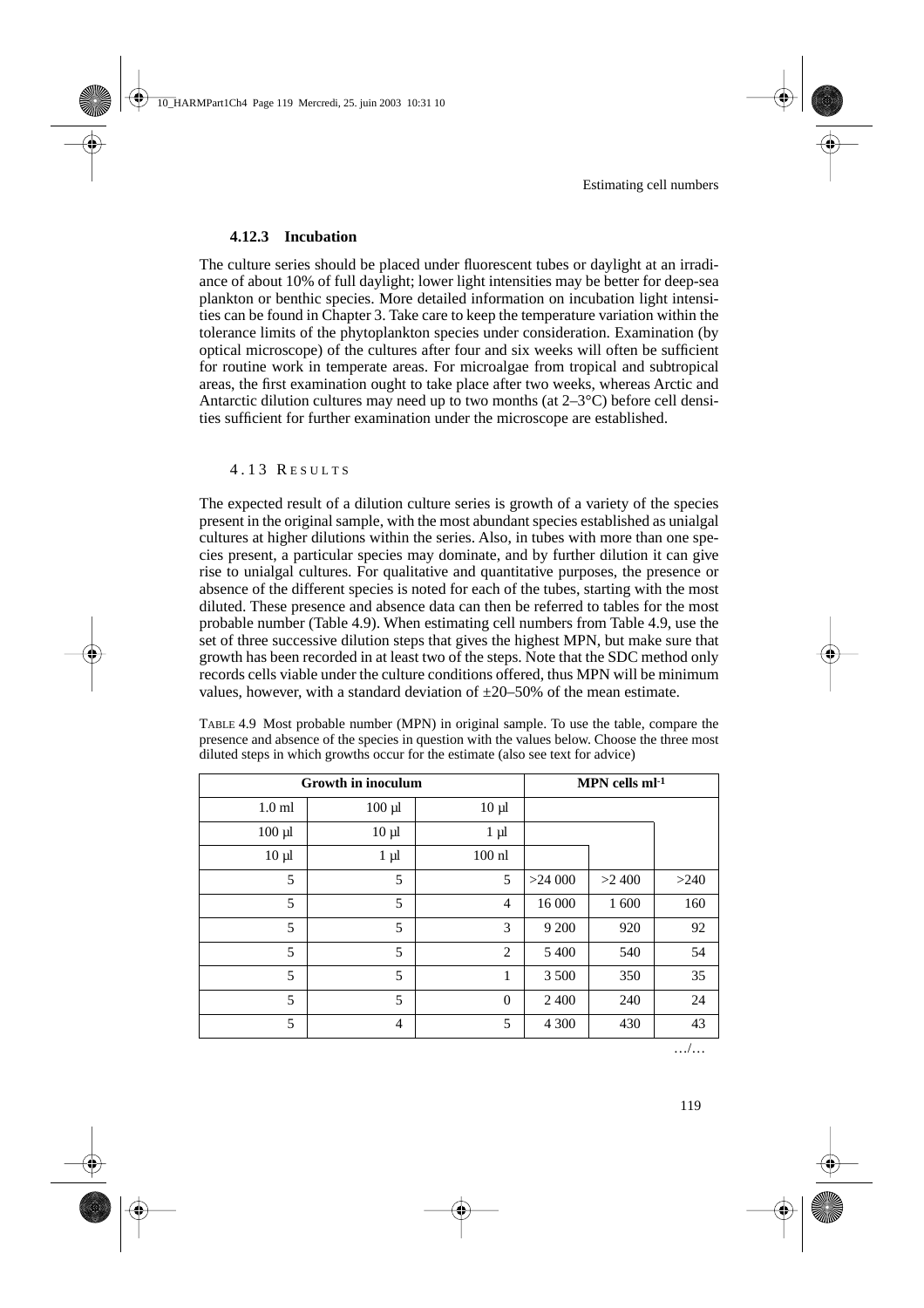| Growth in inoculum |                             |                             | MPN cells $ml^{-1}$ |        |     |
|--------------------|-----------------------------|-----------------------------|---------------------|--------|-----|
| $1.0$ ml           | $100 \mu l$                 | $10 \mu l$                  |                     |        |     |
| $100 \mu l$        | $10 \mu l$                  | $1 \mu l$                   |                     |        |     |
| $10 \mu l$         | $1 \mu l$                   | $100$ nl                    |                     |        |     |
| 5                  | $\overline{4}$              | $\overline{4}$              | 3 500               | 350    | 35  |
| 5                  | $\overline{4}$              | 3                           | 2800                | 280    | 28  |
| 5                  | $\overline{4}$              | $\overline{c}$              | $2\,200$            | 220    | 22  |
| 5                  | $\overline{\mathcal{L}}$    | $\mathbf{1}$                | 1700                | 170    | 17  |
| 5                  | $\overline{\mathcal{A}}$    | $\boldsymbol{0}$            | 1 300               | 130    | 13  |
| 5                  | $\ensuremath{\mathfrak{Z}}$ | 5                           | 2 500               | 250    | 25  |
| 5                  | 3                           | $\overline{\mathbf{4}}$     | $2\;100$            | 210    | 21  |
| 5                  | $\mathfrak{Z}$              | $\mathfrak{Z}$              | 1 800               | 180    | 18  |
| 5                  | 3                           | $\sqrt{2}$                  | 1 400               | 140    | 14  |
| 5                  | $\overline{3}$              | $\mathbf{1}$                | $1\;100$            | 110    | 11  |
| 5                  | 3                           | $\boldsymbol{0}$            | 790                 | 79     | 7.9 |
| 5                  | $\overline{c}$              | $\sqrt{5}$                  | $1\ 800$            | 180    | 18  |
| 5                  | $\overline{c}$              | $\overline{\mathbf{4}}$     | 1500                | 150    | 15  |
| 5                  | $\sqrt{2}$                  | $\mathfrak{Z}$              | 1 200               | 120    | 12  |
| 5                  | $\sqrt{2}$                  | $\overline{c}$              | 950                 | 95     | 9.5 |
| 5                  | $\sqrt{2}$                  | $\mathbf{1}$                | 700                 | 70     | 7   |
| 5                  | $\sqrt{2}$                  | $\boldsymbol{0}$            | 490                 | 49     | 4.9 |
| 5                  | $\,1$                       | 5                           | 1 300               | 130    | 13  |
| 5                  | $\,1$                       | $\overline{\mathbf{4}}$     | $1\;100$            | 110    | 11  |
| 5                  | $\,1$                       | $\mathfrak{Z}$              | 840                 | 84     | 8.4 |
| 5                  | $\,1$                       | $\overline{c}$              | 640                 | 64     | 6.4 |
| 5                  | $\,1$                       | $\mathbf{1}$                | 460                 | 46     | 4.6 |
| 5                  | $\,1$                       | $\boldsymbol{0}$            | 330                 | 33     | 3.3 |
| 5                  | $\boldsymbol{0}$            | 5                           | 950                 | 95     | 9.5 |
| 5                  | $\boldsymbol{0}$            | $\overline{4}$              | 760                 | 76     | 7.6 |
| 5                  | $\boldsymbol{0}$            | $\ensuremath{\mathfrak{Z}}$ | 580                 | 58     | 5.8 |
| $\overline{5}$     | $\boldsymbol{0}$            | $\overline{c}$              | 430                 | 43     | 4.3 |
| 5                  | $\boldsymbol{0}$            | $\,1$                       | 310                 | 31     | 3.1 |
| 5                  | $\boldsymbol{0}$            | $\boldsymbol{0}$            | 230                 | 23     | 2.3 |
| $\overline{4}$     | 5                           | 5                           | 810                 | $81\,$ | 8.1 |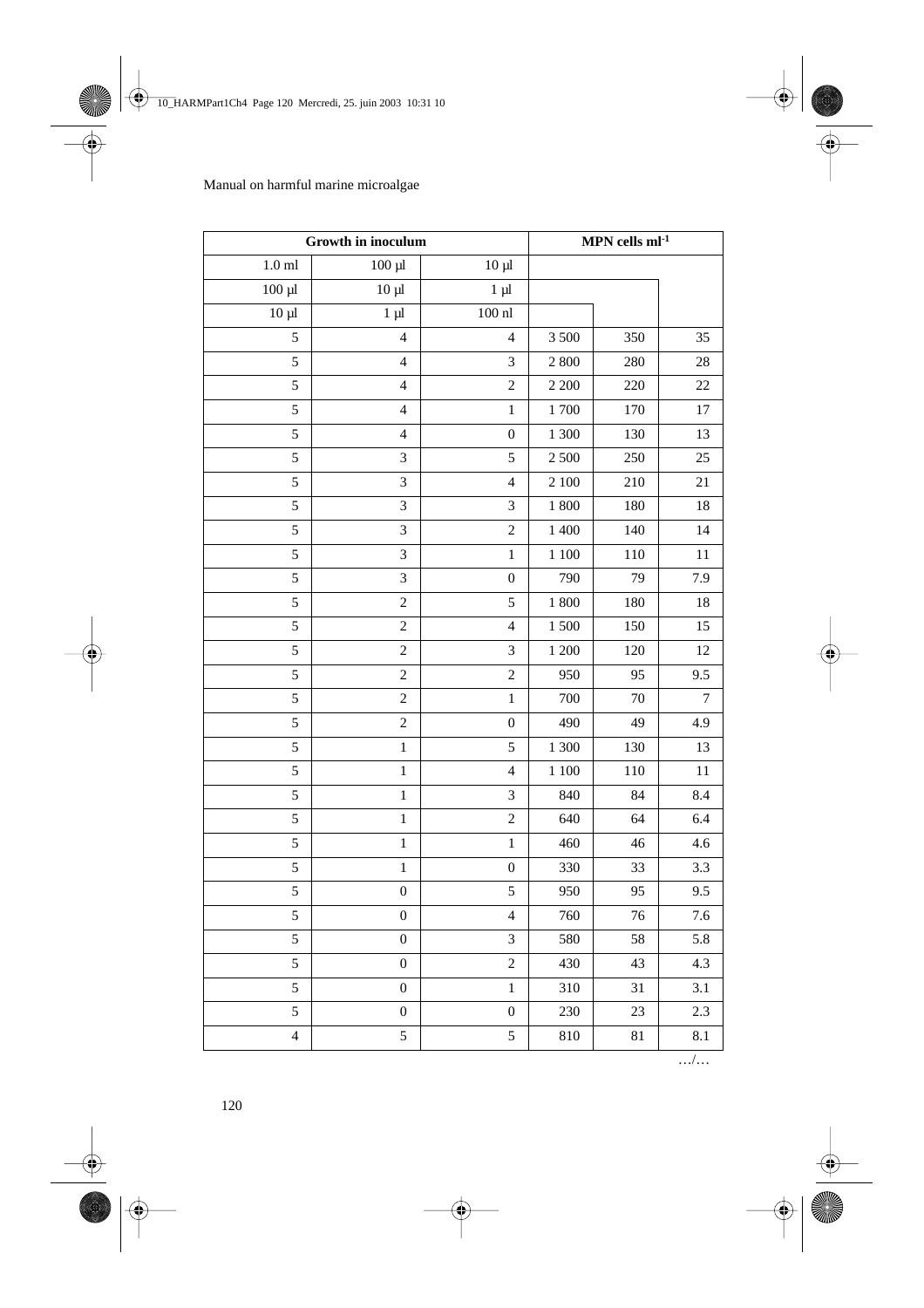| Growth in inoculum       |                          |                             | MPN cells $ml^{-1}$ |        |         |
|--------------------------|--------------------------|-----------------------------|---------------------|--------|---------|
| $1.0\;\mathrm{ml}$       | $100 \mu l$              | $10 \mu l$                  |                     |        |         |
| $\frac{1}{100}$ $\mu$    | $10 \mu l$               | $1 \mu l$                   |                     |        |         |
| $10 \mu$                 | $1 \mu l$                | $100\;\mathrm{n}$           |                     |        |         |
| $\overline{\mathcal{L}}$ | 5                        | $\overline{4}$              | 720                 | $72\,$ | 7.2     |
| $\overline{\mathcal{L}}$ | 5                        | $\mathfrak{Z}$              | 640                 | 64     | 6.4     |
| $\overline{\mathcal{L}}$ | 5                        | $\sqrt{2}$                  | 560                 | 56     | 5.6     |
| $\overline{4}$           | 5                        | $\,1$                       | 480                 | 48     | 4.8     |
| $\overline{\mathcal{L}}$ | 5                        | $\boldsymbol{0}$            | 410                 | 41     | 4.1     |
| $\overline{4}$           | $\overline{\mathcal{L}}$ | 5                           | 690                 | 69     | 6.9     |
| $\overline{4}$           | $\overline{4}$           | $\overline{\mathbf{4}}$     | 620                 | 62     | 6.2     |
| $\overline{4}$           | $\overline{\mathbf{4}}$  | $\mathfrak{Z}$              | 540                 | 54     | 5.4     |
| $\overline{4}$           | $\overline{\mathcal{L}}$ | $\overline{c}$              | 470                 | 47     | 4.7     |
| $\overline{4}$           | $\overline{\mathcal{L}}$ | $\,1$                       | 400                 | 40     | 4.0     |
| $\overline{4}$           | $\overline{\mathbf{4}}$  | $\boldsymbol{0}$            | 340                 | 34     | 3.4     |
| $\overline{4}$           | 3                        | 5                           | 590                 | 59     | 5.9     |
| $\overline{4}$           | $\mathfrak{Z}$           | $\overline{\mathbf{4}}$     | 520                 | 52     | 5.2     |
| $\overline{4}$           | 3                        | $\mathfrak{Z}$              | 450                 | 45     | 4.5     |
| $\overline{4}$           | 3                        | $\overline{c}$              | 390                 | 39     | 3.9     |
| $\overline{\mathcal{A}}$ | 3                        | $\,1$                       | 330                 | 33     | 3.3     |
| $\overline{\mathcal{L}}$ | 3                        | $\boldsymbol{0}$            | 270                 | 27     | 2.7     |
| $\overline{\mathcal{L}}$ | $\overline{c}$           | 5                           | 500                 | 50     | 5.0     |
| $\overline{4}$           | $\boldsymbol{2}$         | $\overline{4}$              | 440                 | 44     | 4.4     |
| $\overline{4}$           | $\sqrt{2}$               | $\mathfrak{Z}$              | 380                 | 38     | 3.8     |
| $\overline{\mathcal{L}}$ | $\overline{c}$           | $\overline{c}$              | 320                 | 32     | 3.2     |
| $\overline{\mathcal{L}}$ | $\boldsymbol{2}$         | $\mathbf{1}$                | 260                 | 26     | 2.6     |
| $\overline{\mathcal{L}}$ | $\overline{c}$           | $\boldsymbol{0}$            | 220                 | $22\,$ | 2.2     |
| $\overline{\mathcal{L}}$ | $\,1$                    | 5                           | 420                 | 42     | 4.2     |
| $\overline{\mathcal{A}}$ | $\,1$                    | $\overline{4}$              | 360                 | 36     | 3.6     |
| $\overline{4}$           | $\mathbf{1}$             | $\ensuremath{\mathfrak{Z}}$ | 310                 | 31     | 3.1     |
| $\overline{\mathbf{4}}$  | $\,1$                    | $\overline{c}$              | 260                 | $26\,$ | 2.6     |
| $\overline{4}$           | $\,1$                    | $\mathbf{1}$                | 210                 | 21     | 2.1     |
| $\overline{\mathcal{L}}$ | $\,1$                    | $\boldsymbol{0}$            | 170                 | 17     | $1.7\,$ |
| $\overline{\mathbf{4}}$  | $\boldsymbol{0}$         | 5                           | 360                 | 36     | 3.6     |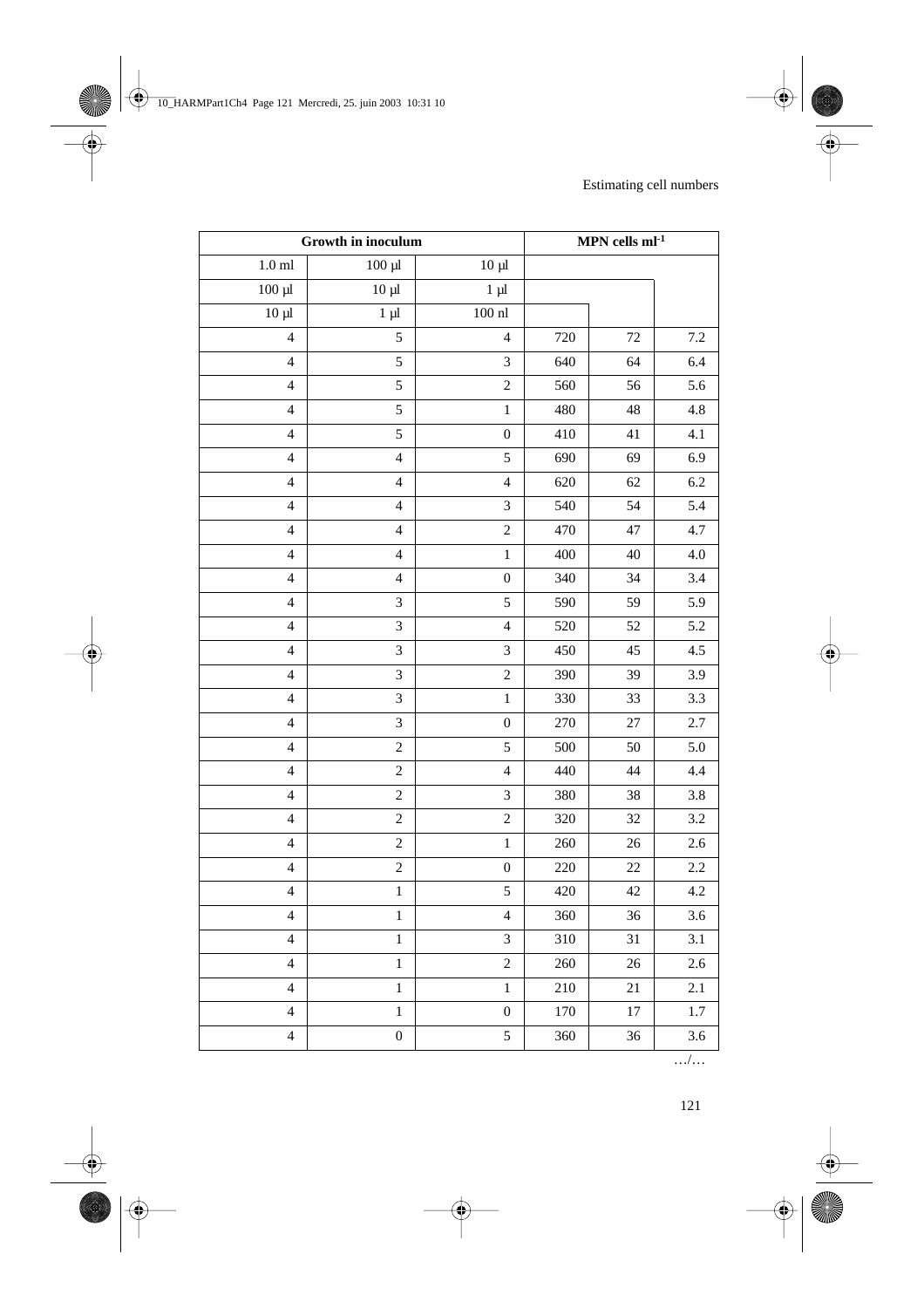| Growth in inoculum          |                             | MPN cells $ml^{-1}$         |     |        |                |
|-----------------------------|-----------------------------|-----------------------------|-----|--------|----------------|
| $1.0\;\mathrm{ml}$          | $100 \mu l$                 | $10 \mu l$                  |     |        |                |
| $100 \mu l$                 | $10 \mu$                    | $1 \mu l$                   |     |        |                |
| $10 \mu l$                  | $1 \mu l$                   | $100$ nl                    |     |        |                |
| $\overline{4}$              | $\boldsymbol{0}$            | $\overline{\mathbf{4}}$     | 300 | 30     | 3.0            |
| $\overline{4}$              | $\boldsymbol{0}$            | 3                           | 250 | 25     | 2.5            |
| $\overline{4}$              | $\boldsymbol{0}$            | $\boldsymbol{2}$            | 210 | 21     | 2.1            |
| $\overline{4}$              | $\boldsymbol{0}$            | $\,1$                       | 170 | $17\,$ | 1.7            |
| $\overline{4}$              | $\boldsymbol{0}$            | $\boldsymbol{0}$            | 130 | 13     | 1.3            |
| $\mathfrak{Z}$              | 5                           | 5                           | 450 | 45     | 4.50           |
| $\mathfrak{Z}$              | $\sqrt{5}$                  | $\overline{\mathbf{4}}$     | 410 | 41     | 4.10           |
| 3                           | 5                           | 3                           | 370 | 37     | 3.70           |
| 3                           | $\sqrt{5}$                  | $\overline{c}$              | 320 | 32     | 3.20           |
| $\mathfrak{Z}$              | 5                           | $\,1$                       | 290 | 29     | 2.90           |
| 3                           | 5                           | $\boldsymbol{0}$            | 250 | 25     | 2.50           |
| $\mathfrak{Z}$              | $\overline{\mathcal{A}}$    | $\sqrt{5}$                  | 400 | 40     | 4              |
| $\mathfrak{Z}$              | $\overline{\mathbf{4}}$     | $\overline{\mathbf{4}}$     | 360 | 36     | 3.60           |
| $\mathfrak{Z}$              | $\overline{\mathbf{4}}$     | 3                           | 320 | 32     | 3.20           |
| 3                           | $\overline{\mathcal{A}}$    | $\boldsymbol{2}$            | 280 | $28\,$ | 2.80           |
| $\mathfrak{Z}$              | $\overline{\mathbf{4}}$     | $\,1$                       | 240 | 24     | 2.40           |
| $\mathfrak{Z}$              | $\overline{4}$              | $\boldsymbol{0}$            | 210 | 21     | 2.10           |
| 3                           | $\ensuremath{\mathfrak{Z}}$ | 5                           | 350 | 35     | 3.50           |
| $\ensuremath{\mathfrak{Z}}$ | $\mathfrak{Z}$              | $\overline{\mathbf{4}}$     | 310 | 31     | 3.10           |
| $\mathfrak{Z}$              | $\mathfrak{Z}$              | $\mathfrak{Z}$              | 280 | 28     | 2.80           |
| 3                           | $\overline{3}$              | $\overline{c}$              | 240 | 24     | 2.40           |
| $\overline{3}$              | $\overline{3}$              | $\,1$                       | 210 | 21     | 2.10           |
| $\mathfrak{Z}$              | $\ensuremath{\mathfrak{Z}}$ | $\boldsymbol{0}$            | 170 | 17     | 1.70           |
| $\mathfrak{Z}$              | $\overline{c}$              | 5                           | 310 | 31     | 3.10           |
| 3                           | $\sqrt{2}$                  | $\overline{\mathbf{4}}$     | 270 | $27\,$ | 2.70           |
| 3                           | $\sqrt{2}$                  | $\ensuremath{\mathfrak{Z}}$ | 240 | 24     | 2.40           |
| $\overline{3}$              | $\sqrt{2}$                  | $\overline{c}$              | 200 | 20     | $\overline{2}$ |
| 3                           | $\boldsymbol{2}$            | $\,1$                       | 170 | 17     | 1.70           |
| 3                           | $\boldsymbol{2}$            | $\boldsymbol{0}$            | 140 | 14     | 1.40           |
| 3                           | $\,1$                       | 5                           | 270 | $27\,$ | 2.70           |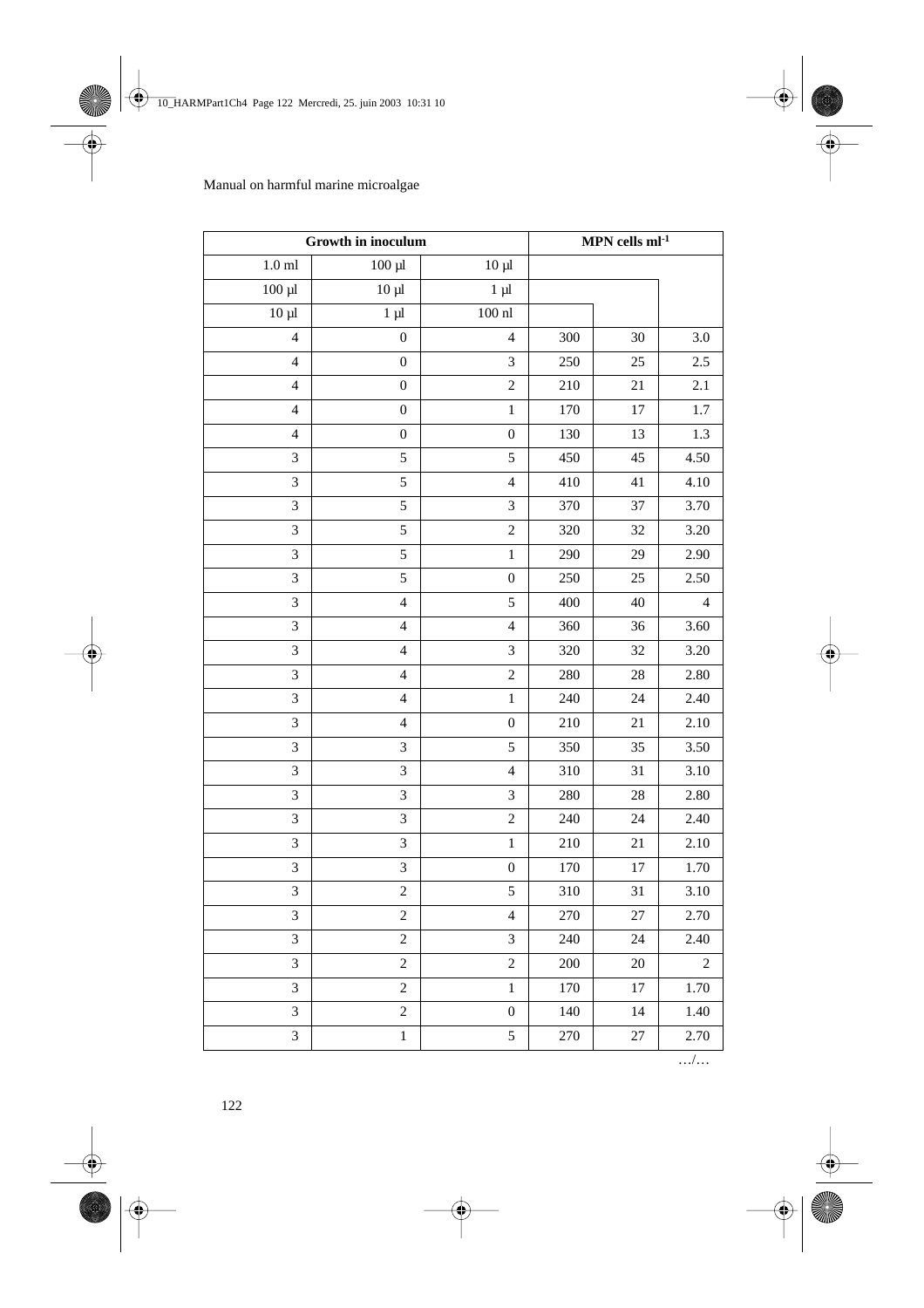| Growth in inoculum |                          | MPN cells $ml^{-1}$ |         |        |                |
|--------------------|--------------------------|---------------------|---------|--------|----------------|
| $1.0\;\mathrm{ml}$ | $100 \mu l$              | $10 \mu l$          |         |        |                |
| $100 \mu l$        | $10 \mu$                 | $1 \mu l$           |         |        |                |
| $10 \mu$           | $1 \mu l$                | $100\;\mathrm{n}$   |         |        |                |
| 3                  | $\mathbf 1$              | $\overline{4}$      | 230     | 23     | 2.30           |
| 3                  | $\mathbf 1$              | $\overline{3}$      | 200     | 20     | $\overline{2}$ |
| 3                  | $\,1$                    | $\sqrt{2}$          | 170     | 17     | 1.70           |
| 3                  | $\,1$                    | $\,1$               | 140     | 14     | 1.40           |
| 3                  | $\,1$                    | $\boldsymbol{0}$    | 110     | 11     | 1.10           |
| $\overline{3}$     | $\boldsymbol{0}$         | 5                   | 230     | 23     | 2.30           |
| 3                  | $\boldsymbol{0}$         | $\overline{4}$      | $200\,$ | 20     | $\overline{c}$ |
| 3                  | $\boldsymbol{0}$         | $\mathfrak{Z}$      | 160     | 16     | 1.60           |
| 3                  | $\boldsymbol{0}$         | $\overline{c}$      | 130     | 13     | 1.30           |
| 3                  | $\boldsymbol{0}$         | $\,$ 1 $\,$         | 110     | 11     | 1.10           |
| 3                  | $\boldsymbol{0}$         | $\boldsymbol{0}$    | 78      | 7.80   | 0.78           |
| $\overline{c}$     | 5                        | 5                   | 320     | 32     | 3.20           |
| $\overline{c}$     | 5                        | $\overline{4}$      | 290     | 29     | 2.90           |
| $\overline{c}$     | 5                        | $\mathfrak{Z}$      | 260     | $26\,$ | 2.60           |
| $\overline{c}$     | 5                        | $\overline{c}$      | 230     | 23     | 2.30           |
| $\boldsymbol{2}$   | 5                        | $\,1$               | $200\,$ | 20     | $\mathbf{2}$   |
| $\overline{c}$     | 5                        | $\boldsymbol{0}$    | 170     | 17     | 1.70           |
| $\overline{c}$     | $\overline{\mathbf{4}}$  | 5                   | 280     | $28\,$ | 2.80           |
| $\boldsymbol{2}$   | $\overline{\mathcal{L}}$ | $\overline{4}$      | 250     | 25     | 2.50           |
| $\boldsymbol{2}$   | $\overline{\mathbf{4}}$  | $\mathfrak{Z}$      | 230     | 23     | 2.30           |
| $\overline{c}$     | $\overline{\mathcal{L}}$ | $\overline{c}$      | 200     | $20\,$ | $\overline{2}$ |
| $\sqrt{2}$         | $\overline{4}$           | $\,1$               | 170     | 17     | 1.70           |
| $\overline{c}$     | $\overline{\mathbf{4}}$  | $\boldsymbol{0}$    | 150     | 15     | 1.50           |
| $\sqrt{2}$         | 3                        | 5                   | 250     | $25\,$ | 2.50           |
| $\overline{c}$     | 3                        | $\overline{4}$      | 220     | $22\,$ | 2.20           |
| $\sqrt{2}$         | $\mathfrak{Z}$           | $\mathfrak{Z}$      | 200     | 20     | $\overline{c}$ |
| $\overline{c}$     | 3                        | $\overline{c}$      | 170     | $17\,$ | 1.70           |
| $\overline{c}$     | $\mathfrak{Z}$           | $\mathbf{1}$        | 140     | 14     | 1.40           |
| $\overline{c}$     | 3                        | $\boldsymbol{0}$    | 120     | 12     | 1.20           |
| $\overline{c}$     | $\overline{c}$           | 5                   | 220     | $22\,$ | 2.20           |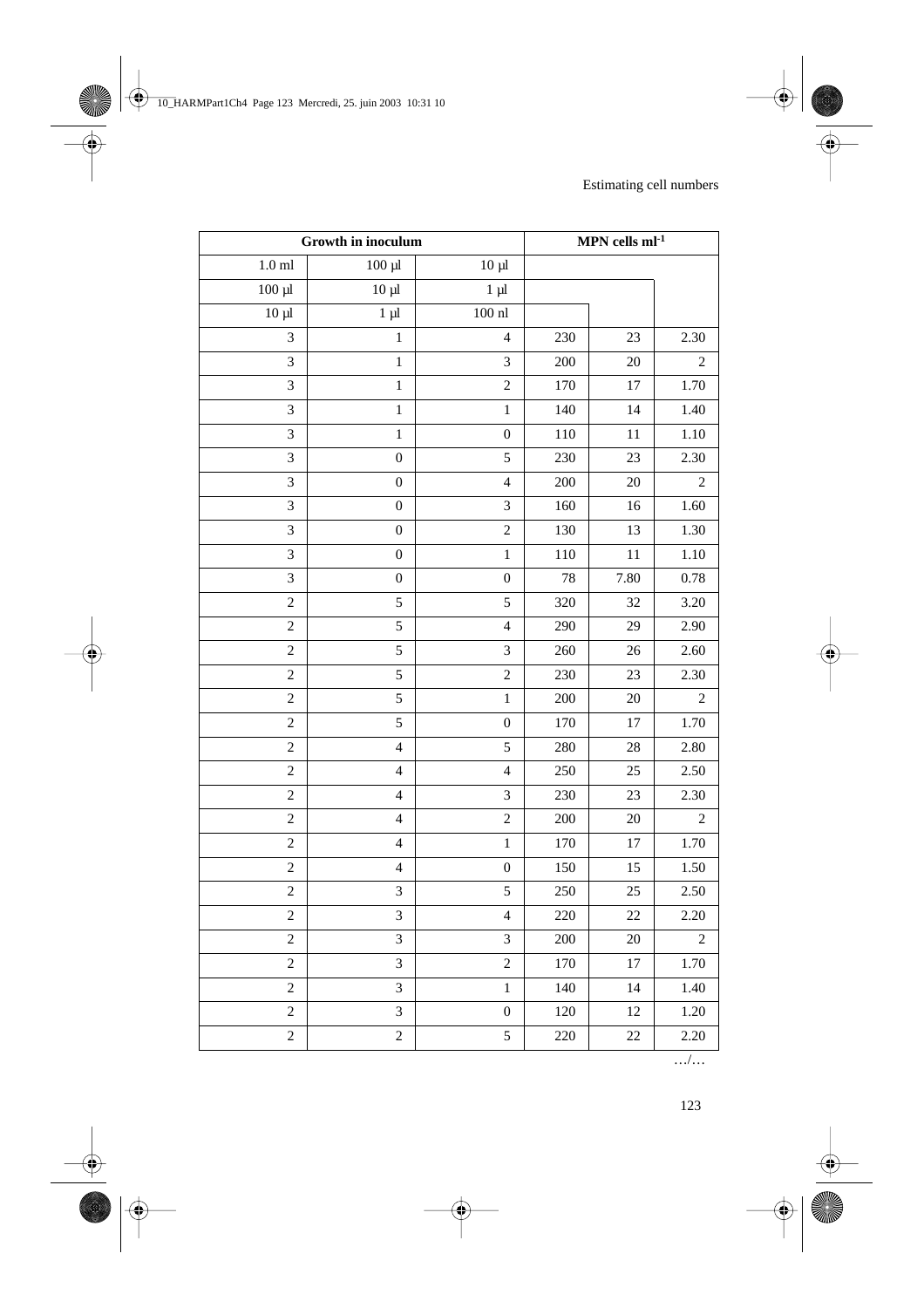| Growth in inoculum |                         | MPN cells $ml^{-1}$     |     |        |      |
|--------------------|-------------------------|-------------------------|-----|--------|------|
| $1.0\;\mathrm{ml}$ | $100 \mu l$             | $10 \mu$ l              |     |        |      |
| $100 \mu l$        | $10 \mu$                | $1 \mu l$               |     |        |      |
| $10 \mu$           | $1 \mu l$               | $100$ nl                |     |        |      |
| $\mathfrak{2}$     | $\overline{c}$          | $\overline{\mathbf{4}}$ | 190 | 19     | 1.90 |
| $\sqrt{2}$         | $\overline{c}$          | 3                       | 170 | 17     | 1.70 |
| $\mathfrak{2}$     | $\sqrt{2}$              | $\overline{c}$          | 140 | 14     | 1.40 |
| $\sqrt{2}$         | $\sqrt{2}$              | $\,1$                   | 120 | 12     | 1.20 |
| $\sqrt{2}$         | $\sqrt{2}$              | $\boldsymbol{0}$        | 93  | 9.3    | 0.93 |
| $\sqrt{2}$         | $\mathbf{1}$            | 5                       | 190 | 19     | 1.90 |
| $\sqrt{2}$         | $\,1\,$                 | $\overline{\mathbf{4}}$ | 170 | 17     | 1.70 |
| $\mathfrak{2}$     | $\,1\,$                 | 3                       | 140 | 14     | 1.40 |
| $\mathfrak{2}$     | $\,1$                   | $\overline{c}$          | 120 | 12     | 1.20 |
| $\mathfrak{2}$     | $\,1\,$                 | $\,1$                   | 92  | 9.20   | 0.92 |
| $\mathfrak{2}$     | $\mathbf 1$             | $\boldsymbol{0}$        | 68  | 6.80   | 0.68 |
| $\sqrt{2}$         | $\boldsymbol{0}$        | 5                       | 160 | 16     | 1.60 |
| $\mathfrak{2}$     | $\boldsymbol{0}$        | $\overline{\mathbf{4}}$ | 140 | 14     | 1.40 |
| $\mathfrak{2}$     | $\boldsymbol{0}$        | 3                       | 120 | 12     | 1.20 |
| $\mathfrak{2}$     | $\boldsymbol{0}$        | $\boldsymbol{2}$        | 91  | 9.10   | 0.91 |
| $\mathfrak{2}$     | $\boldsymbol{0}$        | $\,1$                   | 68  | 6.80   | 0.68 |
| $\sqrt{2}$         | $\boldsymbol{0}$        | $\boldsymbol{0}$        | 45  | 4.50   | 0.45 |
| $\mathbf{1}$       | 5                       | 5                       | 240 | 24     | 2.40 |
| $\,1\,$            | 5                       | $\overline{\mathbf{4}}$ | 220 | 22     | 2.20 |
| $\mathbf 1$        | 5                       | 3                       | 190 | 19     | 1.90 |
| $\,1$              | $\sqrt{5}$              | $\overline{c}$          | 170 | $17\,$ | 1.70 |
| $\,1\,$            | $\sqrt{5}$              | $\,1$                   | 150 | 15     | 1.50 |
| $\mathbf{1}$       | 5                       | $\boldsymbol{0}$        | 130 | 13     | 1.30 |
| $\,1$              | 4                       | 5                       | 220 | $22\,$ | 2.20 |
| $\,1$              | $\overline{4}$          | $\overline{\mathbf{4}}$ | 190 | 19     | 1.90 |
| $\,1$              | $\overline{\mathbf{4}}$ | $\mathfrak{Z}$          | 170 | 17     | 1.70 |
| $\mathbf{1}$       | $\overline{\mathbf{4}}$ | $\overline{c}$          | 150 | 15     | 1.50 |
| $\,1$              | $\overline{4}$          | $\,1$                   | 130 | 13     | 1.30 |
| $\mathbf{1}$       | $\overline{\mathbf{4}}$ | $\boldsymbol{0}$        | 110 | 11     | 1.10 |
| $\mathbf 1$        | $\mathfrak{Z}$          | 5                       | 190 | 19     | 1.90 |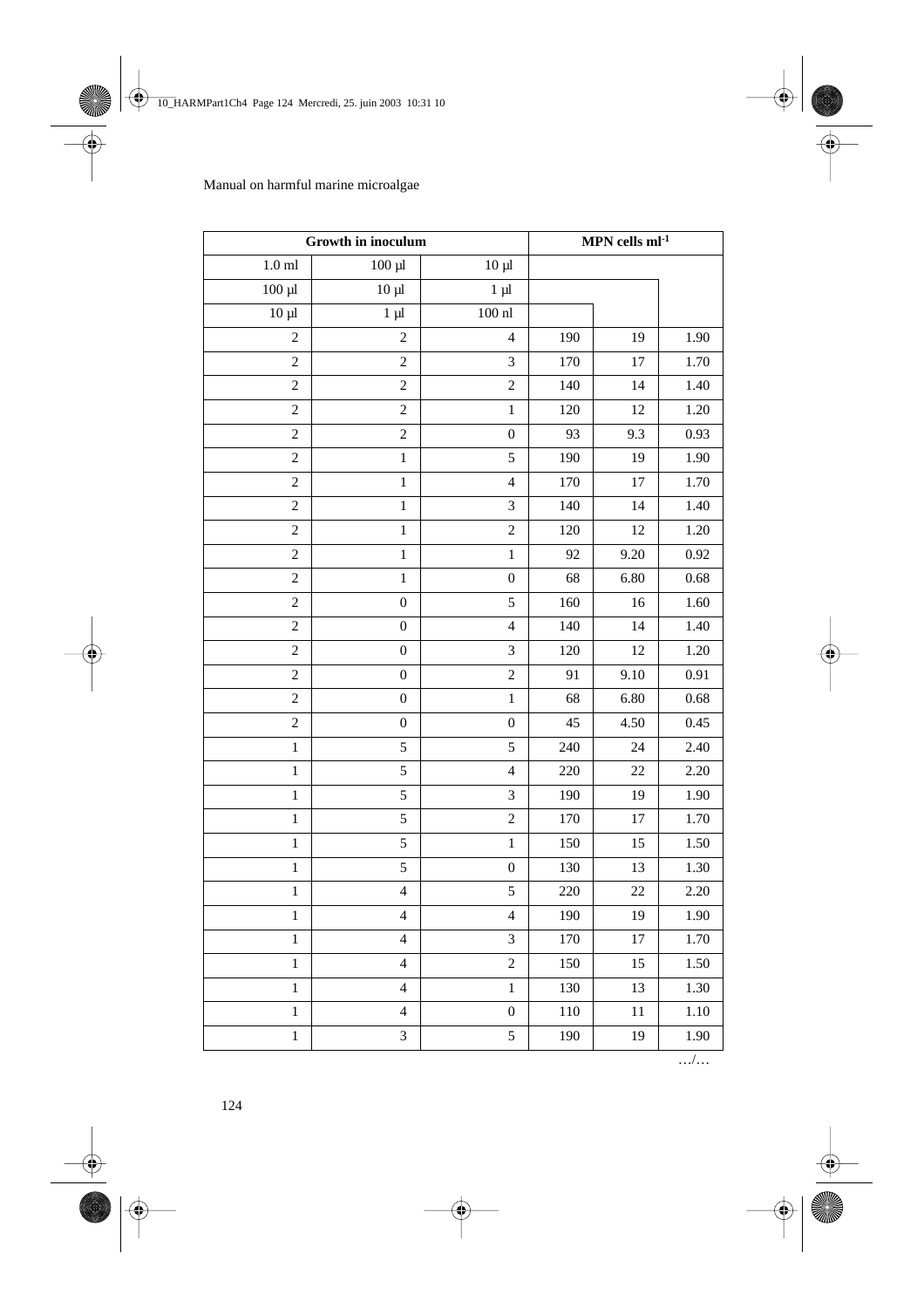| Growth in inoculum |                             | $\mathbf{MPN}$ cells $\mathbf{ml}{\text{-}1}$ |         |                          |              |
|--------------------|-----------------------------|-----------------------------------------------|---------|--------------------------|--------------|
| $1.0$ ml           | $100 \mu l$                 | $10 \mu l$                                    |         |                          |              |
| $100 \mu$          | $10 \mu l$                  | $1 \mu l$                                     |         |                          |              |
| $10 \mu l$         | $1 \mu l$                   | $100\;\mathrm{n}$                             |         |                          |              |
| $\mathbf{1}$       | $\ensuremath{\mathfrak{Z}}$ | $\overline{4}$                                | 170     | $17\,$                   | 1.70         |
| $\,1\,$            | $\overline{3}$              | 3                                             | 150     | 15                       | 1.50         |
| $\,1$              | $\mathfrak{Z}$              | $\overline{c}$                                | 130     | 13                       | 1.30         |
| $\,1$              | $\mathfrak{Z}$              | $\,1\,$                                       | 100     | 10                       | $\,1$        |
| $\,1$              | $\sqrt{3}$                  | $\boldsymbol{0}$                              | 83      | 8.30                     | 0.83         |
| $\,1$              | $\sqrt{2}$                  | 5                                             | 170     | $17\,$                   | 1.70         |
| $\,1\,$            | $\sqrt{2}$                  | $\overline{4}$                                | 150     | 15                       | 1.50         |
| $\mathbf{1}$       | $\sqrt{2}$                  | 3                                             | 120     | 12                       | 1.20         |
| $\,1$              | $\sqrt{2}$                  | $\overline{c}$                                | $100\,$ | 10                       | $\,1$        |
| $\,1$              | $\sqrt{2}$                  | $\mathbf 1$                                   | 82      | 8.20                     | 0.82         |
| $\,1$              | $\sqrt{2}$                  | $\boldsymbol{0}$                              | 61      | 6.10                     | $0.61\,$     |
| $\,1$              | $\,1$                       | 5                                             | 140     | 14                       | 1.40         |
| $\mathbf{1}$       | $\,1$                       | $\overline{\mathbf{4}}$                       | 120     | 12                       | 1.20         |
| $\,1$              | $\,1$                       | 3                                             | $100\,$ | 10                       | $\mathbf{1}$ |
| $\,1$              | $\,1$                       | $\overline{c}$                                | 81      | 8.10                     | 0.81         |
| $\,1\,$            | $\,1$                       | $\,1\,$                                       | 61      | 6.10                     | 0.61         |
| $\,1$              | $\,1$                       | $\boldsymbol{0}$                              | 40      | $\overline{\mathcal{L}}$ | 0.40         |
| $\,1$              | $\boldsymbol{0}$            | 5                                             | 120     | 12                       | 1.20         |
| $\,1$              | $\boldsymbol{0}$            | $\overline{\mathbf{4}}$                       | $100\,$ | 10                       | $\,1$        |
| $\,1\,$            | $\boldsymbol{0}$            | 3                                             | $80\,$  | 8                        | 0.80         |
| $\,1$              | $\boldsymbol{0}$            | $\overline{c}$                                | 60      | 6                        | 0.60         |
| $\,1$              | $\boldsymbol{0}$            | $\,1\,$                                       | 40      | $\overline{4}$           | 0.40         |
| $\,1$              | $\boldsymbol{0}$            | $\boldsymbol{0}$                              | $20\,$  | $\overline{c}$           | 0.20         |
| $\boldsymbol{0}$   | $\sqrt{5}$                  | 5                                             | 190     | 19                       | 1.90         |
| $\boldsymbol{0}$   | 5                           | $\overline{4}$                                | 170     | 17                       | 1.70         |
| $\boldsymbol{0}$   | 5                           | 3                                             | 150     | 15                       | 1.50         |
| $\boldsymbol{0}$   | 5                           | $\overline{c}$                                | 130     | 13                       | 1.30         |
| $\boldsymbol{0}$   | $\sqrt{5}$                  | $\,1$                                         | 110     | 11                       | 1.10         |
| $\boldsymbol{0}$   | 5                           | $\boldsymbol{0}$                              | 94      | 9.40                     | 0.94         |
| $\boldsymbol{0}$   | $\overline{4}$              | 5                                             | 170     | 17                       | 1.70         |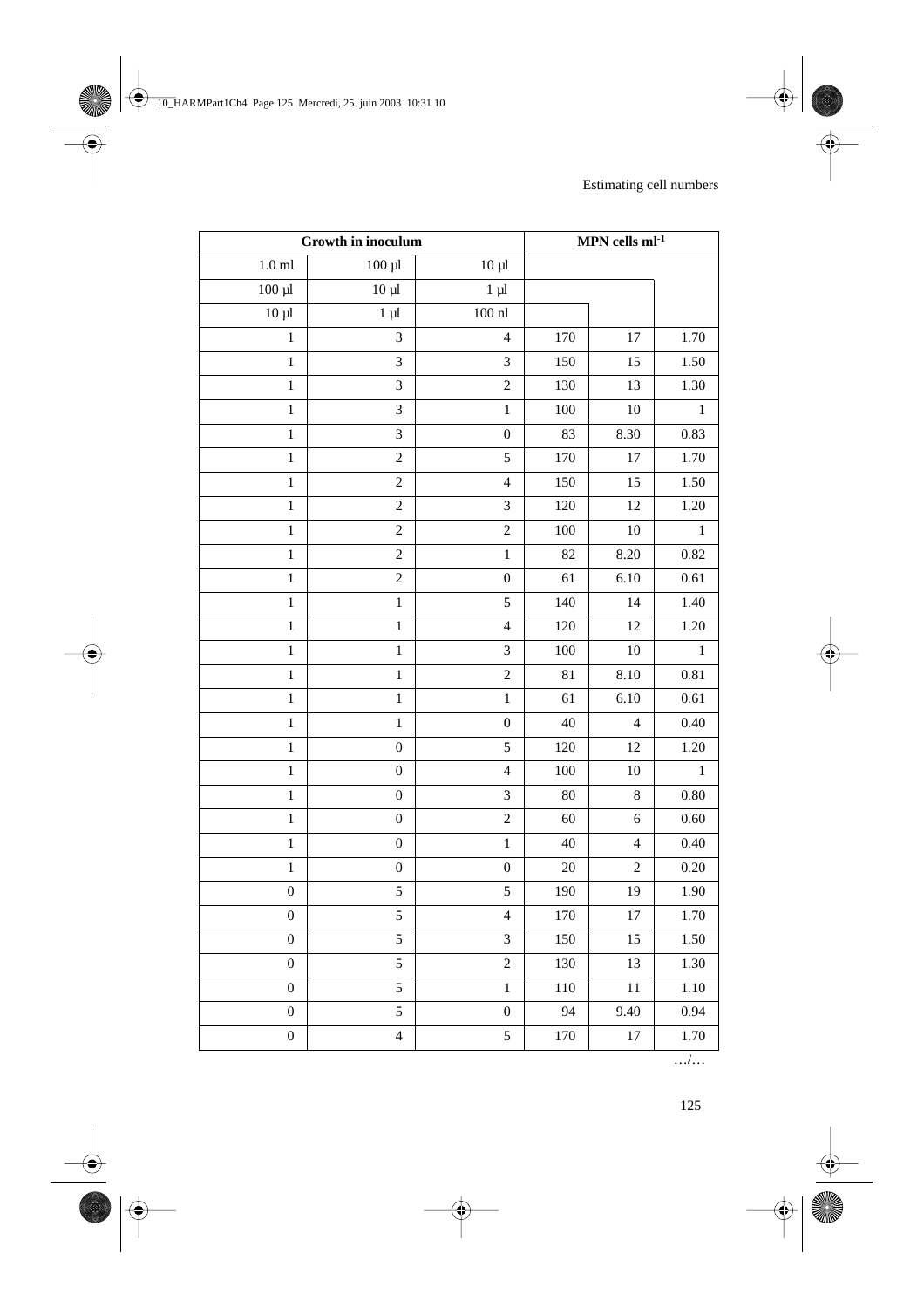| Growth in inoculum                                                    |                          | MPN cells $ml-1$         |                  |                  |                  |
|-----------------------------------------------------------------------|--------------------------|--------------------------|------------------|------------------|------------------|
| $1.0$ ml                                                              | $100 \mu l$              | $10 \mu$                 |                  |                  |                  |
| $100 \mu l$                                                           | $10 \mu$                 | $1 \mu l$                |                  |                  |                  |
| $10 \mu l$                                                            | $1 \mu l$                | $100$ nl                 |                  |                  |                  |
| $\boldsymbol{0}$                                                      | $\overline{4}$           | $\overline{\mathcal{L}}$ | 150              | 15               | 1.50             |
| $\boldsymbol{0}$                                                      | $\overline{\mathcal{L}}$ | $\mathfrak{Z}$           | 130              | 13               | 1.30             |
| $\boldsymbol{0}$                                                      | $\overline{4}$           | $\overline{c}$           | 110              | 11               | 1.10             |
| $\boldsymbol{0}$                                                      | $\overline{4}$           | $\,1$                    | 94               | 9.40             | 0.94             |
| $\boldsymbol{0}$                                                      | $\overline{4}$           | $\boldsymbol{0}$         | 75               | 7.50             | 0.75             |
| $\boldsymbol{0}$                                                      | $\mathfrak{Z}$           | 5                        | 150              | 15               | 1.50             |
| $\boldsymbol{0}$                                                      | $\mathfrak 3$            | $\overline{\mathcal{L}}$ | 130              | 13               | 1.30             |
| $\boldsymbol{0}$                                                      | $\mathfrak 3$            | $\mathfrak{Z}$           | 110              | 11               | 1.10             |
| $\boldsymbol{0}$                                                      | $\mathfrak{Z}$           | $\overline{c}$           | 93               | 9.30             | 0.93             |
| $\boldsymbol{0}$                                                      | $\mathfrak{Z}$           | $\,1$                    | 74               | 7.40             | 0.74             |
| $\boldsymbol{0}$                                                      | $\mathfrak 3$            | $\boldsymbol{0}$         | 56               | 5.60             | 0.56             |
| $\boldsymbol{0}$                                                      | $\sqrt{2}$               | 5                        | 130              | 13               | 1.30             |
| $\boldsymbol{0}$                                                      | $\sqrt{2}$               | $\overline{\mathcal{L}}$ | 110              | 11               | 1.10             |
| $\boldsymbol{0}$                                                      | $\sqrt{2}$               | $\mathfrak{Z}$           | 92               | 9.20             | 0.92             |
| $\boldsymbol{0}$                                                      | $\sqrt{2}$               | $\overline{c}$           | 74               | 7.40             | 0.74             |
| $\boldsymbol{0}$                                                      | $\sqrt{2}$               | $\,1$                    | 55               | 5.50             | 0.55             |
| $\boldsymbol{0}$                                                      | $\sqrt{2}$               | $\boldsymbol{0}$         | 37               | 3.70             | 0.37             |
| $\boldsymbol{0}$                                                      | $\,1$                    | 5                        | 110              | 11               | 1.10             |
| $\boldsymbol{0}$                                                      | $\,1$                    | $\overline{\mathcal{L}}$ | 91               | 9.10             | 0.91             |
| $\boldsymbol{0}$                                                      | $\,1\,$                  | $\mathfrak{Z}$           | 73               | 7.30             | 0.73             |
| $\boldsymbol{0}$                                                      | $\,1$                    | $\overline{c}$           | 55               | 5.50             | 0.55             |
| $\boldsymbol{0}$                                                      | $\,1$                    | $\,1$                    | 36               | 3.60             | 0.36             |
| $\boldsymbol{0}$                                                      | $\,1$                    | $\boldsymbol{0}$         | 18               | 1.80             | 0.18             |
| $\boldsymbol{0}$                                                      | $\boldsymbol{0}$         | 5                        | 90               | 9                | 0.90             |
| $\boldsymbol{0}$                                                      | $\boldsymbol{0}$         | $\overline{\mathcal{L}}$ | 72               | 7.20             | 0.72             |
| $\boldsymbol{0}$                                                      | $\boldsymbol{0}$         | 3                        | 54               | 5.40             | 0.54             |
| $\boldsymbol{0}$                                                      | $\boldsymbol{0}$         | $\overline{c}$           | 36               | 3.60             | 0.36             |
| $\boldsymbol{0}$                                                      | $\boldsymbol{0}$         | $\,1$                    | 18               | 1.80             | 0.18             |
| $\boldsymbol{0}$                                                      | $\boldsymbol{0}$         | $\boldsymbol{0}$         | $\boldsymbol{0}$ | $\boldsymbol{0}$ | $\boldsymbol{0}$ |
| Source: based on data from American Public Health Association (1955). |                          |                          |                  |                  |                  |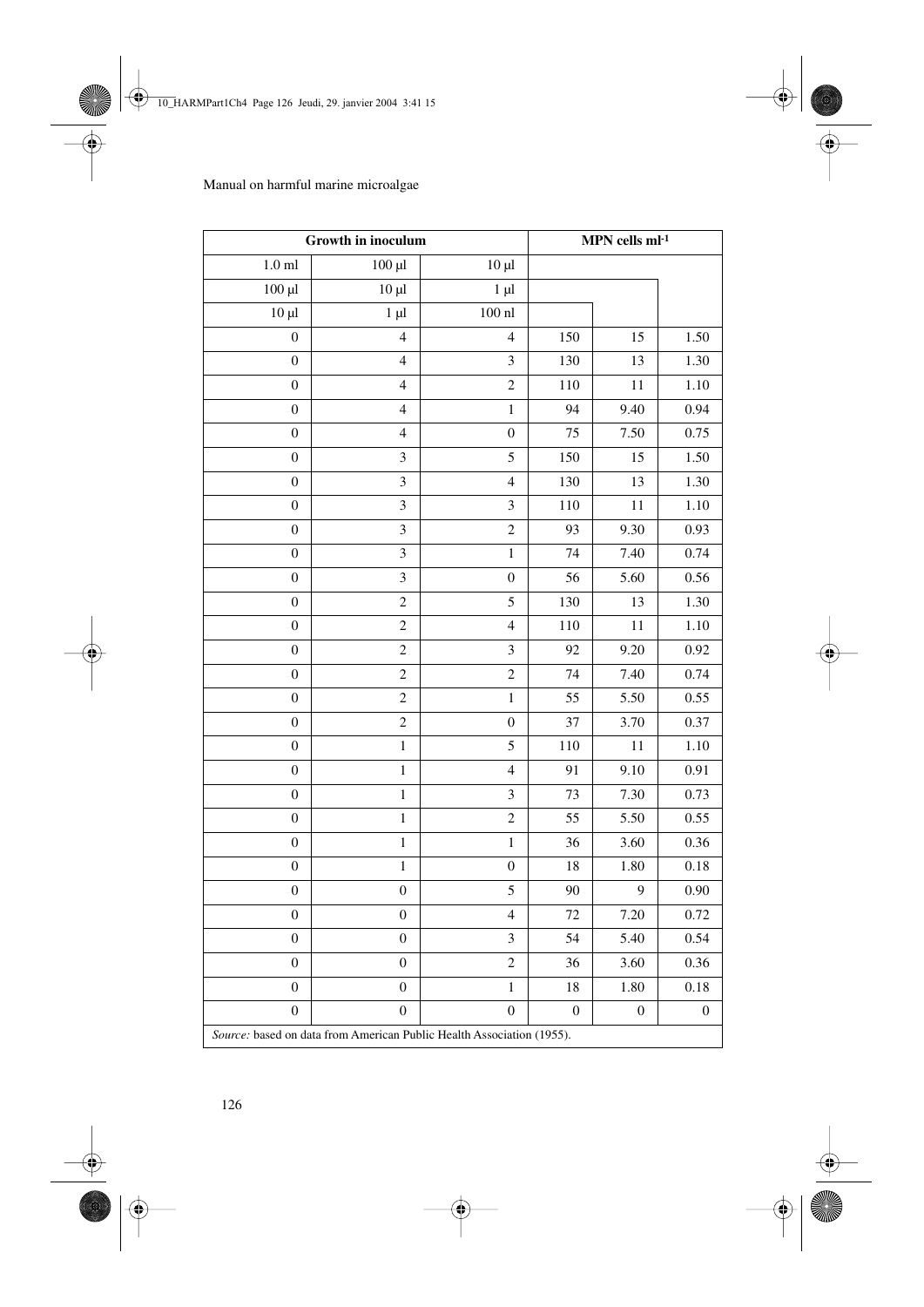#### 4.14 C OMMENTS

The procedure may be adopted for different purposes and the set-up can be varied, see above. When cell concentrations are high  $(>10^6 \text{ cells } l^{-1})$  more dilution steps are added in order to obtain unialgal cultures. If the aim is to clean up or isolate an organism already in culture, the original cell density will determine which dilution steps are critical; dilute so that the inoculum contains one or two cells, use many parallel dilutions, and add one or two further dilution steps. Provided growth occurs only in some of the tubes, the most diluted culture is likely to be clonal, unless cells in the inoculum are clumping.

The quality of the inoculum, the type of medium and the growth conditions offered will determine the success of the method. This selectivity may be used deliberately by choosing a medium which facilitates the growth of particular organisms. For general purposes, a modified Erd-Schreiber medium (Throndsen 1978, 1997) appears to be suitable for coastal waters, whereas a diluted Guillard f medium (Guillard and Ryther, 1962) as (f/2–f/50) may prove better for more oligotrophic areas.

The advantage of the SDC method is that a dominant species may easily be brought into culture provided that it accepts the conditions offered for growth. Not all harmful species fulfil this, for example no *Dinophysis* species has been brought into permanent culture so far. Numerous other taxa, such as *Prymnesium parvum* and several *Chrysochromulina* species, have however been grown through this method. The disadvantage of the SDC method is that less-common species will show up in mixed cultures only. But, drawing upon differences in growth strategies, further SDC series may produce unialgal cultures for the less common species also. As for the MPN estimates, the obvious selectivity and dependence on growth conditions is an important disadvantage, but for many of the species in question the SDC method is the best way to obtain numerical information about cell concentrations and community structure. In the cultures as in nature, not all cells will be typical, but as the quantification is determined by observing the presence or absence of a species, it is not critical that every single specimen in the sample examined be identified. Note, however, that presence or absence of taxa at higher levels has to be deduced from the species (level) in order to obtain a reliable estimate.

Three conditions are particularly important when estimating MPN in mixed cultures:

- (a) The level of extinction by dilution may be obscured by competition between different species and/or the effect of algal viruses. Both factors are likely to be inversely related to the dilution.
- (b) With growth in all tubes at the highest dilution, the estimate will always be too low and the MPN value should be given a prefix  $>$  to indicate that the value is assumed to be less than the real number in the sample surveyed. If possible, this problem could be avoided by adding a sixth dilution step with 1 µl inoculum.
- (c) In almost every SDC series there is a serious lack of information on the leastcommon species encountered in the series.

#### 4.15 C ONCLUSIONS

At present the SDC is the only simple method of cultivating dominant phytoplankton species, and for the unarmoured nanoplankton taxa it is the easiest way to estimate the number of viable cells. More sophisticated methods such as flow cytometry may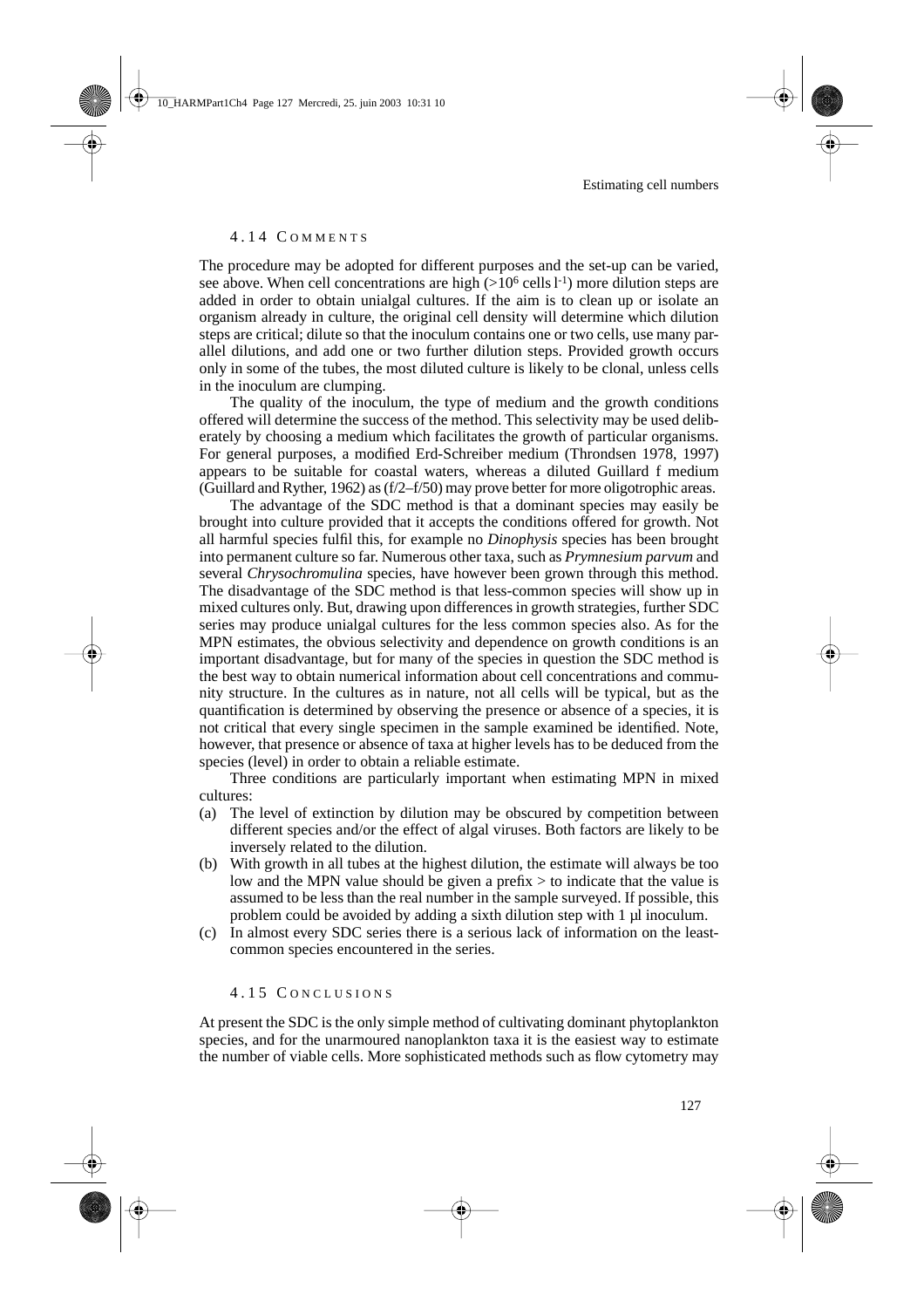be more precise as regards cell numbers, but demand fairly high operating skills and limited possibilities for species identification. The success or failure of the method depends on (a) the cleanliness of the equipment; (b) the suitability of the growth medium; and (b) the external culture conditions (temperature and light). Experience has shown that in coastal waters the species present are fairly halotolerant, but for some reason SDC prepared with water from the sampling site has proven to have a higher species diversity than those prepared with standard pre-made growth medium.

R EFERENCES

- AMERICAN PUBLIC HEALTH ASSOCIATION. 1955. *Standard Methods for the Examination of Water, Sewage, and Industrial Wastes*. 10th ed. Washington, American Public Health Association, 522 pp.
- ANDERSEN, P. 1996. *Design and Implementation of Harmful Algal. Some Monitoring Systems*. Paris, IOC-UNESCO. **(**IOC Technical Series, 44.)
- ANDERSEN, P.; KRISTENSEN, H. S. 1995. Rapid and precise identification and counting of thecate dinoflagellates using epifluorescence microscopy. In: P. Lassus, G. Arzul, P. Erard, P. Gentien and C. Marcaillou (eds), *Harmful Marine Algal Blooms*. Paris, Technique et Documentation-Lavoisier/Intercept Ltd, pp. 713–18.
- BAGNIS, R.; CHANTEAU, S.; HURTEL, J. M.; YASUMOTO, T.; INOUE, A. 1980. Origins of ciguatera fish poisoning: a new dinoflagellate, *Gambierdiscus toxicus* Adachi and Fukuyo, definitively involved as a causal agent. *Toxicon*, No. 18, pp. 199–208.
- CRONBERG, G. 1980. Phytoplankton changes in Lake Trummen induced by restoration. *Folia Limnol. Scand*., No. 8, pp. 1–119.
- EDLER, L. 1979. *Recommendations for Marine Biological Studies in the Baltic Sea. Phytoplankton and Chlorophyll*. Baltic Marine Biologists. (Publication No. 5.)
- GUILLARD R. R. L.; RYTHER J. H. 1962. Studies of marine planktonic diatoms, I. *Cyclotella nana* Hustedt and *Detonula confervacea* (Cleve) Gran. *Can. J. Microbiol.*, No. 8, pp. 229–39.
- HALLEGRAEFF, G. M.; ANDERSON D. M.; CEMBELLA, A. D. (eds). 1995. *Manual on Harmful Marine Microalgae*. Paris, IOC-UNESCO*.* (IOC Manuals and Guides, 33.)
- HASLE, G. R. 1978. The inverted-microscope method. In: A. Sournia (ed.), *Phytoplankton Manual*. Paris, UNESCO Publishing. (Monographs on Oceanographic Methodology, 6.), pp. 88–96.
- HELCOM. 1988. *Guidelines for the Baltic Monitoring Programme for the Third Stage*. Baltic Sea Environment Proceedings, No. 27d.
- HELCOM. 2000. *Manual for Marine Monitoring in the COMBINE Programme of HELCOM*. Annex C-6: Phytoplankton species composition, abundance and biomass. Available at: file:///'http/%2F%2Fwww.helcom.fi%2Fcombine\_manual%2Fc.html'
- KELLER, M. D.; SELVIN, R. C.; CLAUS, W.; GUILLARD, R. R. L. 1987. Media for the culture of oceanic ultraphytoplankton. *J. Phycol.*, No. 23, pp. 633–8.
- KNIGHT-JONES, E. W. 1951. Preliminary studies of nanoplankton and ultraplankton systematics and abundance by a quantitative culture method. *J. Con. Int. Explor. Mer*, No. 17, pp. 140–55.
- LAWRENCE, F.; TRIEMER, R. E. 1985. A simple technique utilizing Calcofluor White M2R for the visualization of dinoflagellate thecal plates. *J. Phycol*., No. 21, pp. 662–4.
- LINDAHL, O. 1986. A dividable hose for phytoplankton sampling. *International Council for the Exploration of the Sea (ICES) C.M.*, 1986/L:26, Annex III.
- MAN, J. C. DE 1975. The probability of most probable numbers. *European J. Appl. Microbiol.*, No. 1, pp. 67–78.